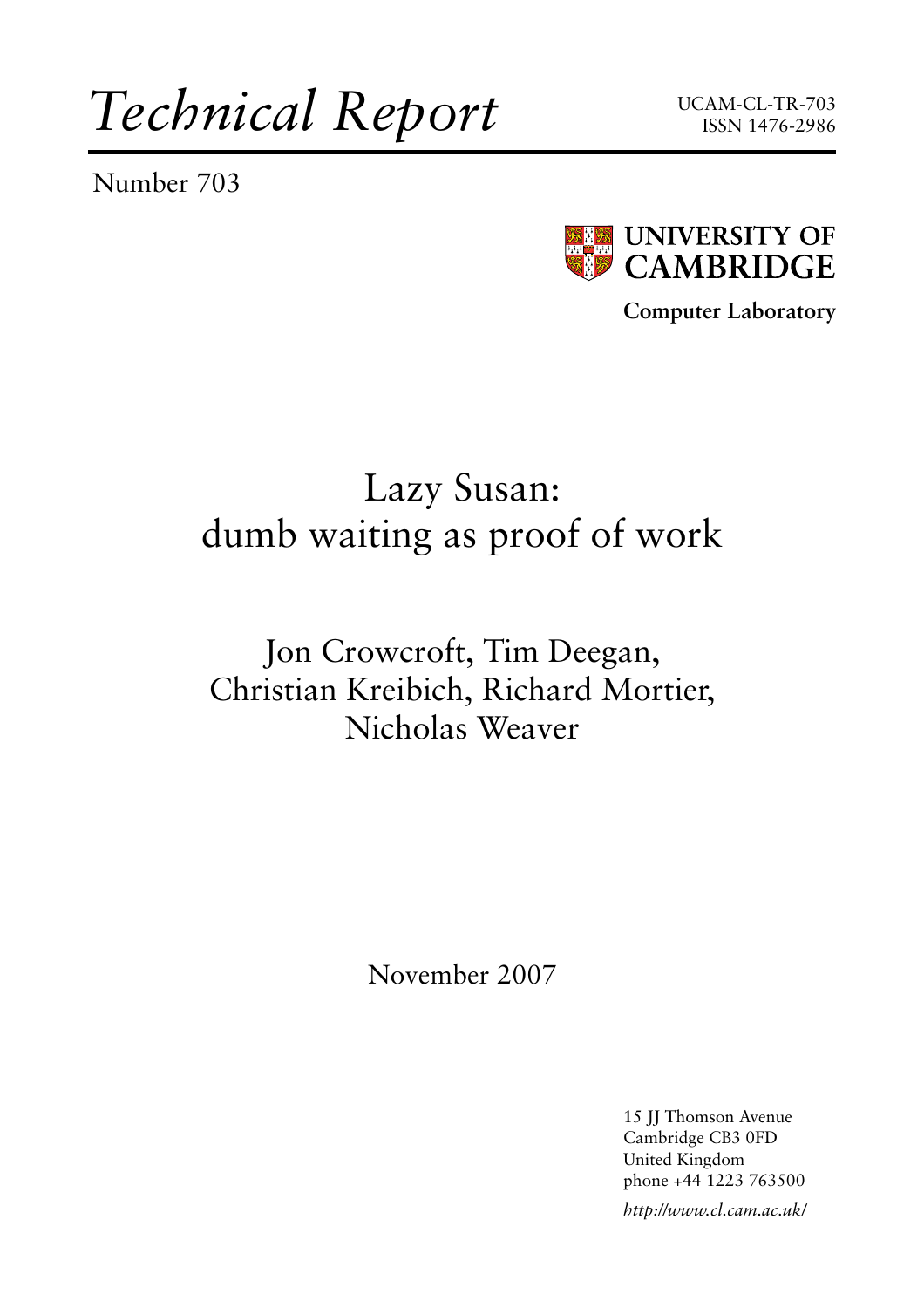c 2007 Jon Crowcroft, Tim Deegan, Christian Kreibich, Richard Mortier, Nicholas Weaver

Technical reports published by the University of Cambridge Computer Laboratory are freely available via the Internet:

*http://www.cl.cam.ac.uk/techreports/*

ISSN 1476-2986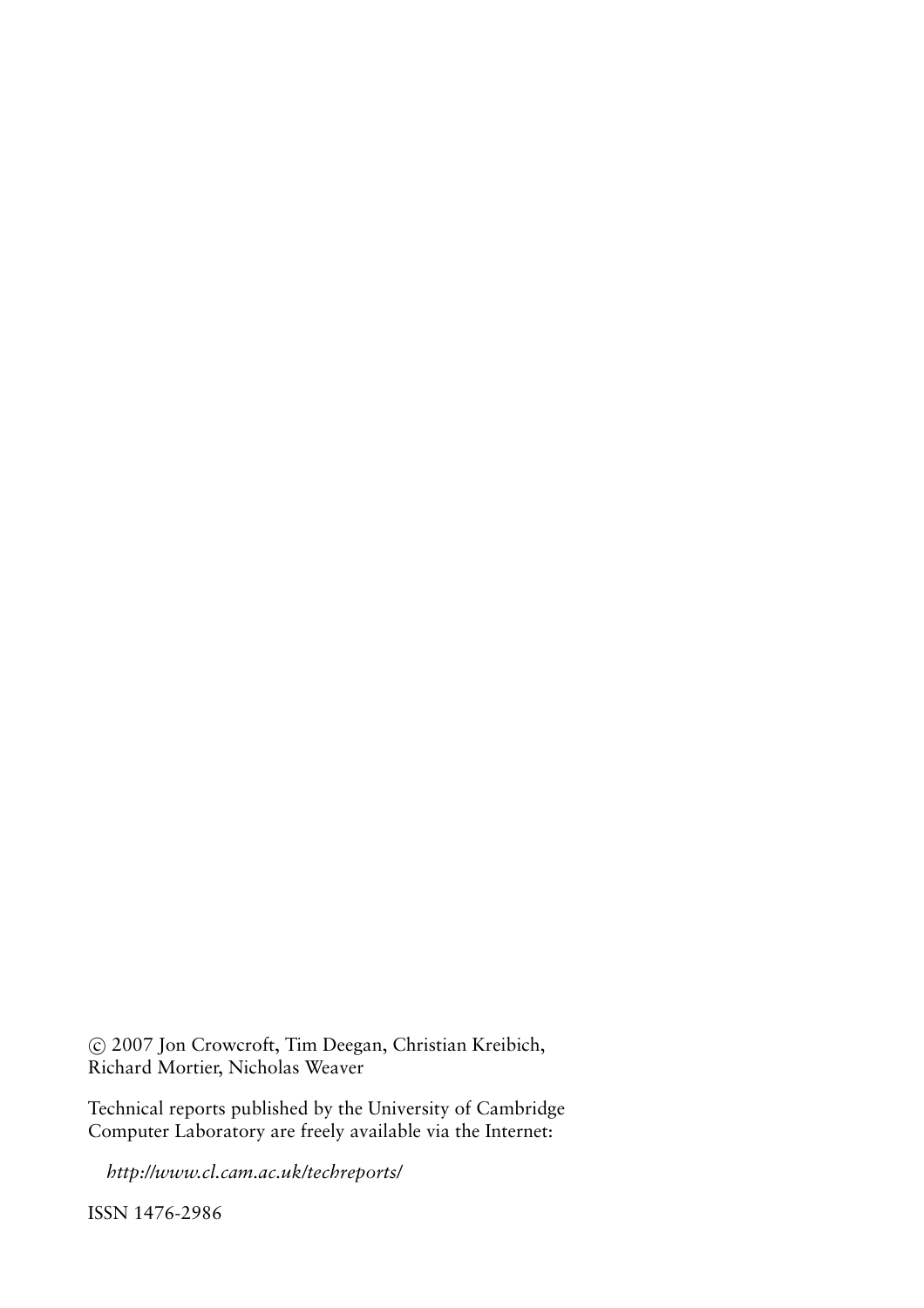# Lazy Susan: dumb waiting as proof of work

Jon Crowcroft

University of Cambridge

Computer Laboratory jon.crowcroft@cl.cam.ac.uk

Tim Deegan XenSource tim.deegan@xensource.com

Christian Kreibich International Computer Science Institute christian@icir.org

Richard Mortier Microsoft Research Cambridge mort@microsoft.com

Nicholas Weaver

International Computer Science Institute nweaver@icsi.berkeley.edu

November 15, 2007

#### Abstract

The open nature of Internet services has been of great value to users, enabling dramatic innovation and evolution of services. However, this openness permits many abuses of open-access Internet services such as web, email, and DNS. To counteract such abuses, a number of so called *proof-of-work* schemes have been proposed. They aim to prevent or limit such abuses by demanding potential clients of the service to prove that they have carried out some amount of work before they will be served. In this paper we show that existing resource-based schemes have several problems, and instead propose latency-based proof-of-work as a solution. We describe centralised and distributed variants, introducing the problem class of non-parallelisable shared secrets in the process. We also discuss application of this technique at the network layer as a way to prevent Internet distributed denial-of-service attacks.

# 1 Introduction

There can be no doubt that the open nature of the Internet has great value, providing essentially unrestricted communication between hosts, enabling a host to use services openly provided by others. This openness has enabled innovation and evolution, resulting in the Internet we know today. Unfortunately today's Internet is also plagued by a daunting variety of abuses from unsolicited email to distributed network-layer denial-ofservice attacks. The effects of these abuses are felt by most if not all users of the Internet and Internet-based services such as email, DNS, and the web.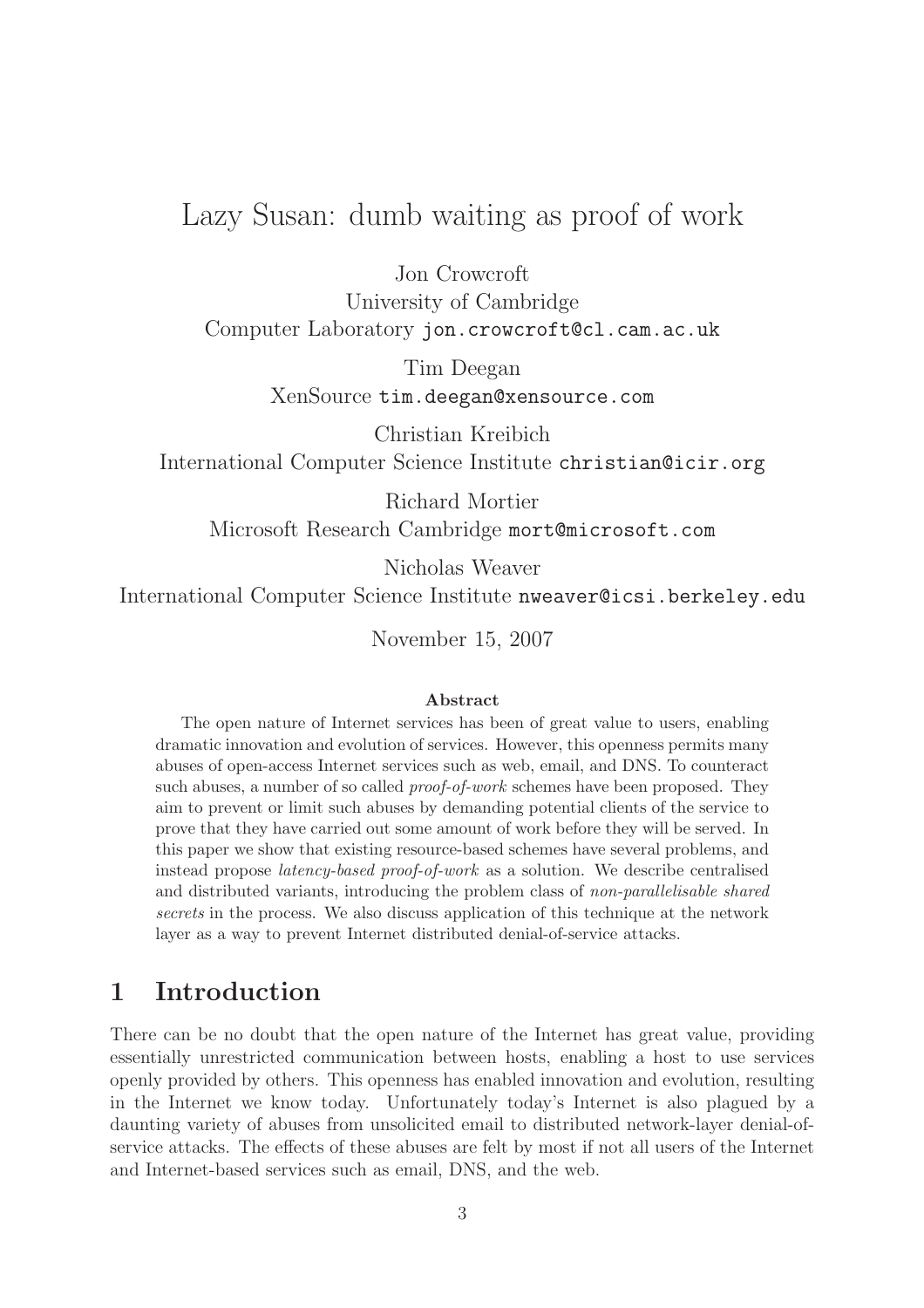The underlying cause of much of this abuse is that an attacker can cause disproportionate consumption of available resources at the hosts providing the service. In networklevel distributed denial of service (DDoS) attacks, large numbers of attacking hosts send enough traffic to a victim to clog up its access links, consuming all inbound server network resources. Unsolicited email forms an abuse of service as individual nodes waste disproportionate amounts of bandwidth and CPU cycles by pumping vast amounts of email through individual SMTP servers. The goal here is not to deny the service to legitimate clients but to abuse its willingness to serve for commercial ends.

In this paper we focus on the latter problem, namely abusive use of openly available services. A dominant approach to battling this abuse, particularly in the context of unsolicited email, is to impose *proof-of-work* (PoW) [17] on the client. This forces the client to consume some of its own resources before the server will grant it service, slowing down the client's request rate and reducing the economic incentive to abuse the service.

First, we examine the dominant PoW categories – CPU-bound and memory-bound – and arrive at the conclusion that they are not suitable for all applications  $(\S 2)$ . Second, we propose a novel avenue for proving performed work by enforcing passive delay on a client. We call this *latency-based* PoW (§3) and propose two different implementation strategies: centralised latency-based PoW, in which a server slows down the client through the use of delay-cookies; and distributed latency-based PoW, where we extend delay-cookies by requiring the client to contact a number of other hosts before being admitted to the service. As we will show, latency-based PoW requires a new kind of distributed puzzle which we term non-parallelisable shared secrets. Latency-based PoW has several advantages over existing approaches:

- 1. Independence from client resources such as CPU and power. This is an important benefit for a PoW scheme that is expected to run Internet-wide on devices as diverse as datacenter-hosted servers and hand-held mobile phones.
- 2. Independence from the client's other activities, since the actions of one application in proving latency-based PoW in no way reduces the ability of other applications on the same client to make progress. In particular, this avoids the problems of CPU-based PoW identified by Laurie and Clayton [19].
- 3. Preservation of the client's ability to establish connections to many different hosts in parallel. This is an important requirement of many popular present-day applications such as peer-to-peer platforms.
- 4. Enlargement of the client's network footprint in the distributed PoW variant, by making it visible under the same identity over a longer period of time and at more places in the network. This aids both prevention of attacks on the proof computation and post-hoc forensic analysis.

We continue by presenting an analytical comparison of resource-based and latencybased PoW (§4). We then shift focus from the transport layer to the network layer, and outline use of latency-based PoW to prevent network layer denial of service attacks (§5). Finally, we present related work (§6) and conclude with some thoughts on future work  $(S7)$ .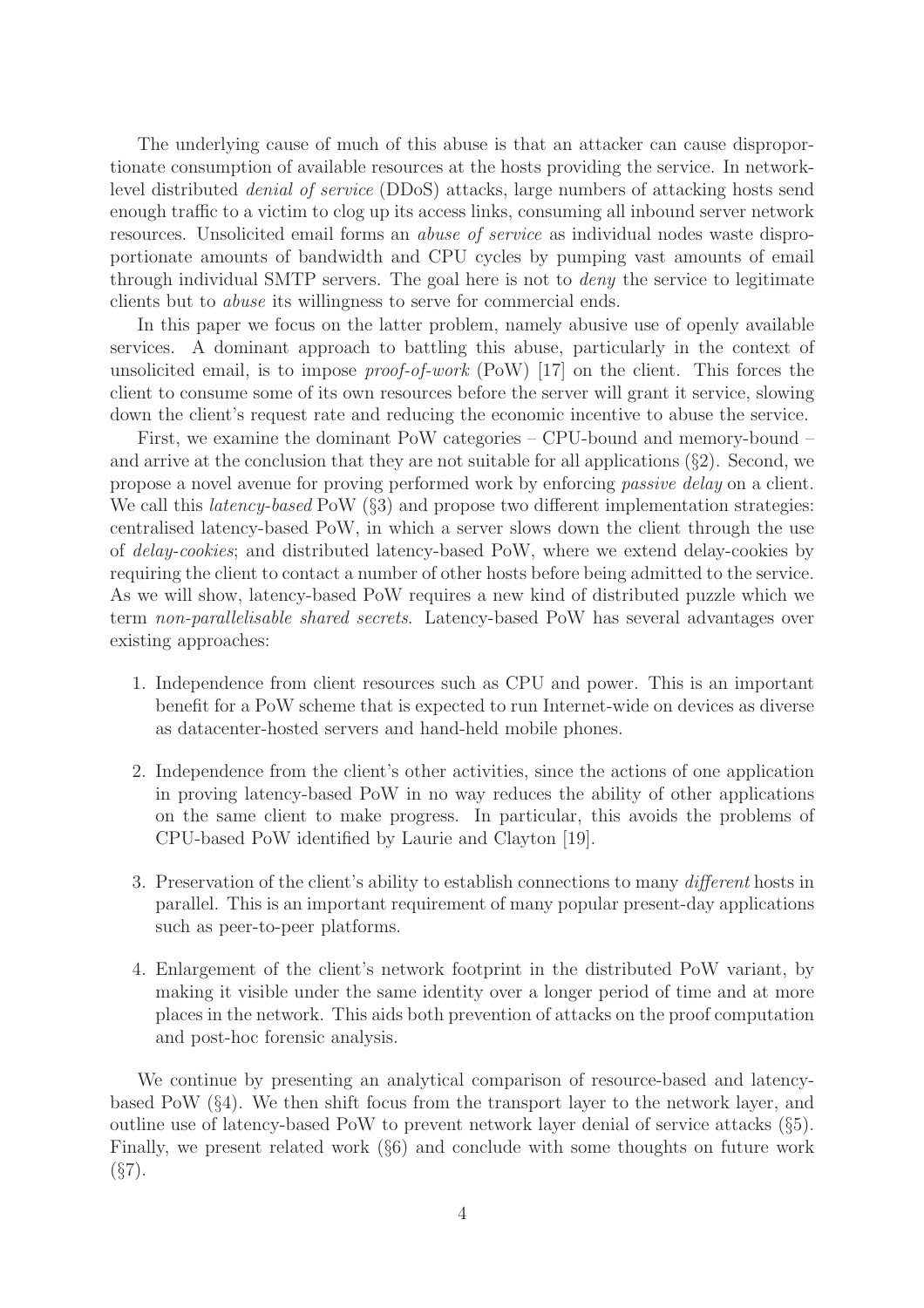## 2 Existing schemes for proof-of-work

In this section we survey the dominant classes of PoW proposed to date, and discuss their common problems as well as their suitability in different application settings.

### 2.1 CPU-bound work

In its original formulation, PoW was strongly tied to *computational* work, i.e., work in which the client is actively busy in order to complete the work assignment. The general idea is that the client needs to present to the server the outcome of a moderately costly computation  $y = F(x)$  along with its input x. The server must then be able to verify that  $y = F(x)$  does indeed hold at substantially lower cost than that invested by the client.

Dwork and Naor [12] originally termed such proofs of work pricing functions for the client to compute, and suggested square-root computation and cracking intentionally weakened cryptographic signature schemes as sample problems. Back [7] takes a similar approach with HashCash, relying on generating collisions among prefixes of hashed values.

The design space for CPU-bound PoW is large, and variants have been proposed that vary along numerous dimensions:

Interactive vs. non-interactive. Does the server need to be contacted in order to obtain the work assignment?

Publicly auditable *vs.* private. Can a third party verify the result?

**Trapdoored vs. trapdoor-free.** Can the server leverage knowledge of *shortcuts* to generate the correct solution?

Sequential vs. parallelisable. Is there any way to speed up the computation through parallelisation?

Notably absent from these considerations is whether the scheme is centralised or distributed; previously proposed schemes are largely centralised in that communication occurs only between the client and the server, at most including the possibility of a third party for purposes of external validation and auditing.

#### 2.2 Memory-bound work

Another category of algorithms focusing on memory latencies rather than CPU cycles was first proposed by Abadi et al. [1, 2]. They observed that assigning universally fair amounts of CPU-bound work to arbitrary machines is hard due to the dramatic variations in computational resource available to different hosts. In contrast, memory latency exhibits much smaller variance than CPU speed. In the scheme they proposed, the server essentially chains together the computation of k applications of a function  $x_{i+1} = F(x_i)$ . The client's goal is to find the original  $x_0$  by repeatedly computing  $F^{-1}(x)$  which is a more costly operation than computing  $F(x)$ . The scheme is carefully designed to use computations that clients can best solve by first computing a table of solutions for  $F^{-1}$  over its entire domain, and then completing the work assignment using chained application of this function.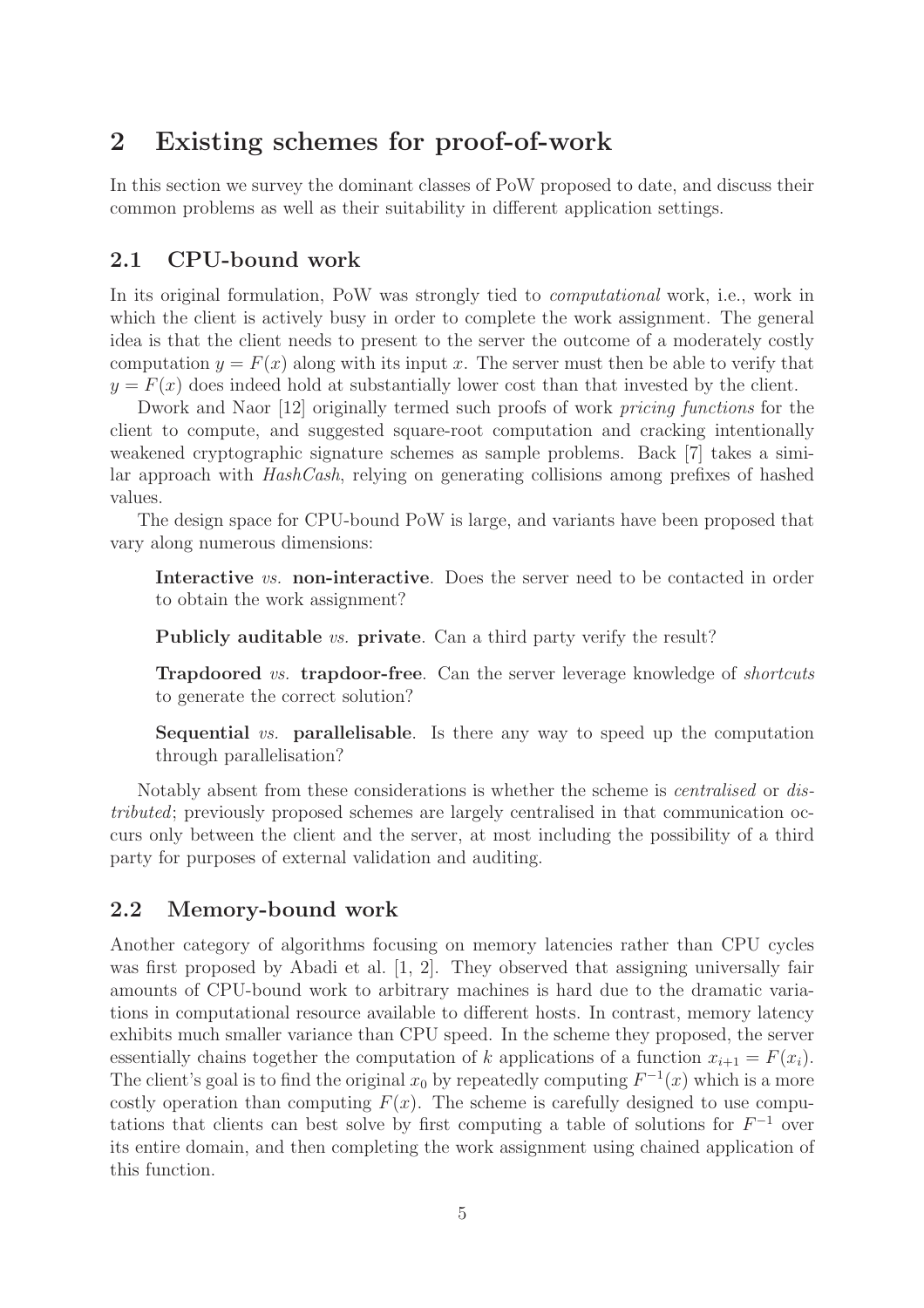To further skew the amount of work required for constructing/solving the work assignment toward the client, F is surjective, i.e.,  $F^{-1}$  can have multiple possible values, potentially forcing the client to explore multiple branches in an (implicit) tree structure. An intriguing aspect of their scheme is that it can be rendered entirely non-interactive: it is possible to architect the proof of work in such a fashion that the client can prove completed work to the server without ever having contacted either it or a third party. Abadi et.al. suggest table sizes of the order of 32MB for the client's work assignment. Dwork et al. [14] expand upon this idea, and require 16-18MB for the client's precomputed table.

#### 2.3 Cognitive work

An entirely different class of PoW typically termed "CAPTCHAs" [30] consists of work that cannot practically be performed by a computer at all, while generally being trivial to solve by a human. Examples include distorted renderings of text and image recognition. The intention is typically also to prevent abuse of service usually in situations where benign use will be relatively infrequent, e.g., posting comments to blog sites or registering user accounts in web fora. These schemes have seen widespread adoption and are largely  $effective.<sup>1</sup> However, enforcement is not through brute force but through cognitive ability:$ CAPTCHAs cannot easily be crafted in a fashion that imposes specific computational resources since they test the absolute proposition "is the client a human or a computer?", and so we do not consider them further in this paper.

#### 2.4 Problems with resource-based work

We believe that there are two main problems with use of resource-based (i.e., CPU- or memory-bound) PoW in modern networked applications: they expect exclusive use of the host on which they're running, and attackers can elide them through the use of large-scale botnets if the work is non-parallelisable.

#### 2.4.1 Exclusive nature of work

Resource-bound PoW has been proposed as a solution to a wide range of problems (see Jakobsson and Juels [17] for a survey). In some sense, this is due to a benefit of resourcebound work: it obviates the need to identify malicious clients as performing the work obstructs the attacker whether or not they issue requests under a spoofed identity or their true identity. However, we argue that resource-bound PoW is flawed in the bigger picture: it assumes exclusivity of work, i.e., that the client can be burdened with additional work because its only goal is to use the service requiring the PoW. While perhaps true for attackers, it is not true for hosts of legitimate users which will typically be busy with many tasks.

Worse, if resource-bound PoW were widely deployed, the client might well be prevented from legitimately using multiple services in parallel: each piece of CPU-bound work will clearly increase the time it takes the client to complete other piece of work; with memory-bound work the client does not have the room to do the work since each

<sup>1</sup>Attackers have however "outsourced" such challenges to sites under their control, harnessing unknowing visitors for solving the assignments, which the attackers then forward on to the original site [13].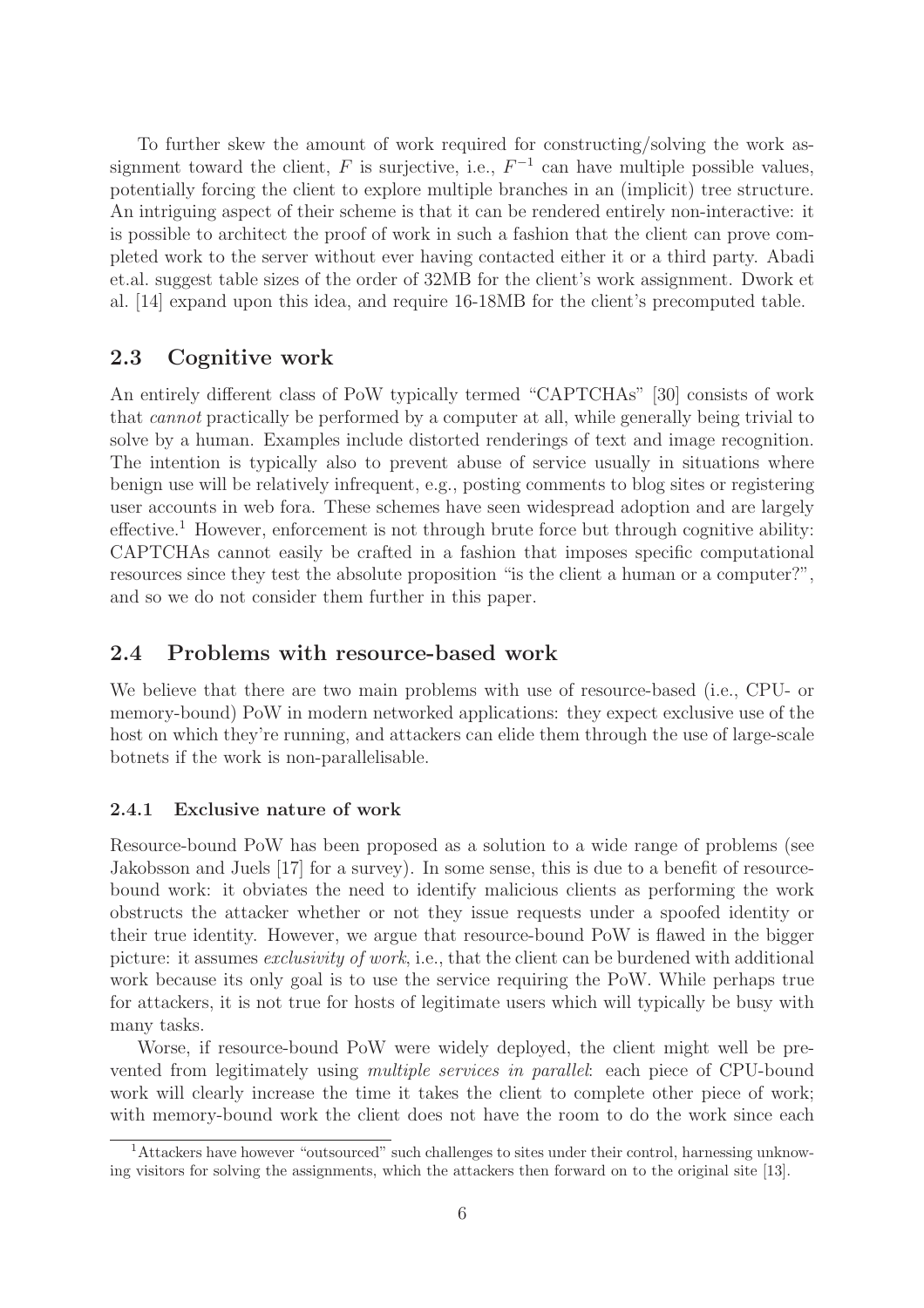assignment requires substantial amounts of memory plus some CPU cycles. Since such PoW schemes actively slow down the client, attempting to complete parallel independent work assignments will increase the slowdown imposed on the client at least linearly, no matter the chosen completion strategy.

However, parallel communication with a large and diverse set of hosts is a common scenario in popular present-day applications. For example, the default settings of a peerto-peer system such as Pastry [23] requires each node to maintain connectivity with around 16 other hosts; in a modern file-sharing system such as BitTorrent, each client maintains between 20 and 40 clients [16].

#### 2.4.2 Large-scale parallelisation

The advent of botnets, large groups of compromised hosts under control of a single attacker, has caused some discussion regarding the usefulness of PoW schemes. Back [7] and Laurie and Clayton [19] point out that botnets can be used to perform massively parallel PoW, in at least three possible ways:

- A single client subdivides a parallelisable assignment and has the bots compute these subproblems, thus increasing the client's completion rate.
- A single client distributes whole assignments to the bots and has them compute them for it, thus increasing the client's completion rate.
- Each compromised host communicates with the server autonomously, parallelising completion.

We agree with this analysis: where the work in the proof can be performed faster through the action of many hosts and there exists an incentive to do so, botnets will be used in this manner. We would argue that these kind of massively parallel attacks are out of the scope of most PoW schemes, which are intended to control individual clients. Our proposal elides this problem: although latency-based PoW is parallelisable at a single client (a host can wait for many thing simultaneously), parallelisation does not lead more quickly to a solution so there is no incentive to involve a botnet. When applied at the service level this still leaves open the possibility of attacks at other layers (e.g. network layer DDoS): we outline a possible solution in Section 5.

Due to these two problems we believe that resource-based PoW is unsuitable in a general setting, and so we next propose a scheme that preserves the clients' ability to engage in parallel activity while still forcing it to slow down if so requested by its peers.

# 3 Latency-based proof-of-work

Stepping back for a moment we note that the basis for PoW schemes is to cause the client to do some piece of work for the server in order to partly right the imbalance in resource consumption. Currently, the client can cause the server (or multiple servers) to do large amounts of work on its behalf, while requiring almost none of its own resources to be consumed. Examples of such asymmetry of invested and effected work include sending email to a large number of recipients, uploading files into peer-to-peer sharing systems, or queries to complex search engines.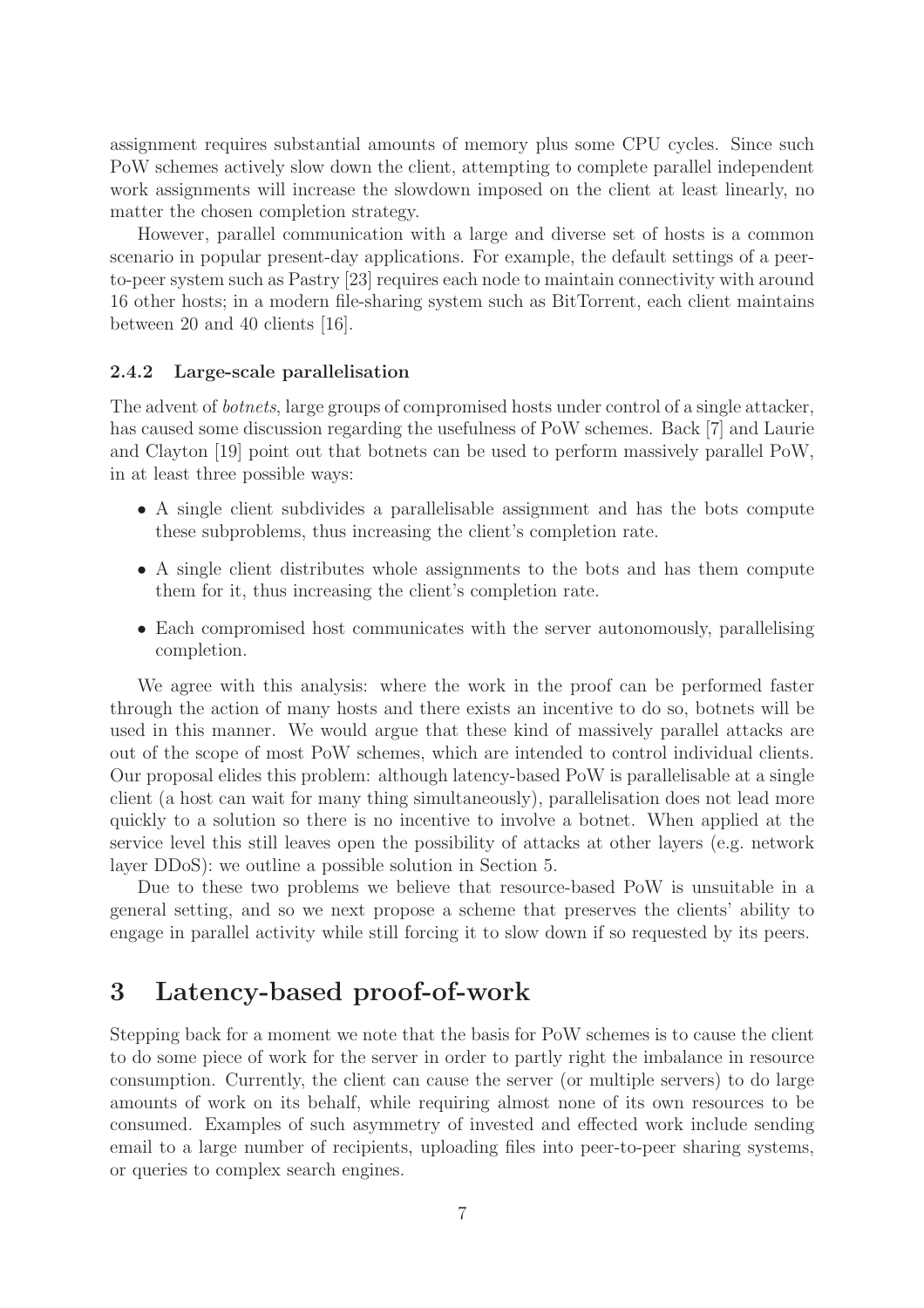CPU-bound and memory-bound PoW schemes attempt to impose some load on the client in order to curb the excesses of attackers without significantly impacting legitimate users. Both techniques boil down to increasing the time an attacker must spend causing servers to do work on their behalf. As we have argued, these schemes are unsuitable in the general case, and a different approach is needed.

Consequently, we now propose latency-based proof-of-work, where the server occasionally causes the client to complete a time-consuming work assignment that *does not* consume any client resource before the server will do any further work on the client's behalf. The major advantage of latency-based PoW is that in contrast to resource-bound approaches, it permits the client to perform multiple concurrent assignments with little undesired impact.

At first glance this might seem to do little to protect the server, but in fact this is not the case for two reasons. First, it achieves the immediate goal of enabling the server to slow down the aggregate client request rate, in the same way as resource-bound PoW schemes. Second, as a beneficial side-effect, the server can now predict its future workload without maintaining per-flow state. This potentially allows it to better schedule its load, e.g., by ensuring sufficient variance in the timing of continuing traffic to prevent load spikes.

#### 3.1 Centralised latency-based work

We now consider the design space of centralised latency-based PoW, i.e., schemes that operate exclusively between client and server, before describing a possible implementation.

#### 3.1.1 Design space

Consider as a strawman a system in which the server responds to a client's request with a  $delay(d)$  message, where d is some time that the client must delay before continuing the communication. If the client does not respond after  $d$  ticks then the server will simply drop the request. If and only if the client responds after a delay of at least d ticks will the server process the client's request. Earlier requests by the client are ignored, or worse, cause the server to disconnect the client. We will later demonstrate how the latter technique can be securely implemented as a variant of SYN cookies [9] (§3.1.2).

The effect of this message is to require the client to perform some negligible amount of computation, but more importantly to wait for a noticeable period of time before recontacting the server. As a result, and in a manner similar to other PoW schemes, the client must therefore entertain an ongoing relationship with the server, helping the server avoid doing work for ephemeral attackers as with current-day abuse-of-service schemes.

Ideally the server would send a  $delay(d)$  message every time it performed some unit of work as defined by the service, e.g., sending an email or executing a method of a remote web-service. However, this requires input from the higher layers of the service to delineate the pieces of work that the service deems significant.

While technically feasible, this would require improvements to each application that should use the delay feature. There are three approximations to this: (i) session-based PoW, *(ii)* connection-based PoW, and *(iii)* periodic activity-triggered PoW. In the first, completed PoW would permit the client to establish arbitrary many connections to the server for a limited period of time. In the second, PoW is required on a per-connection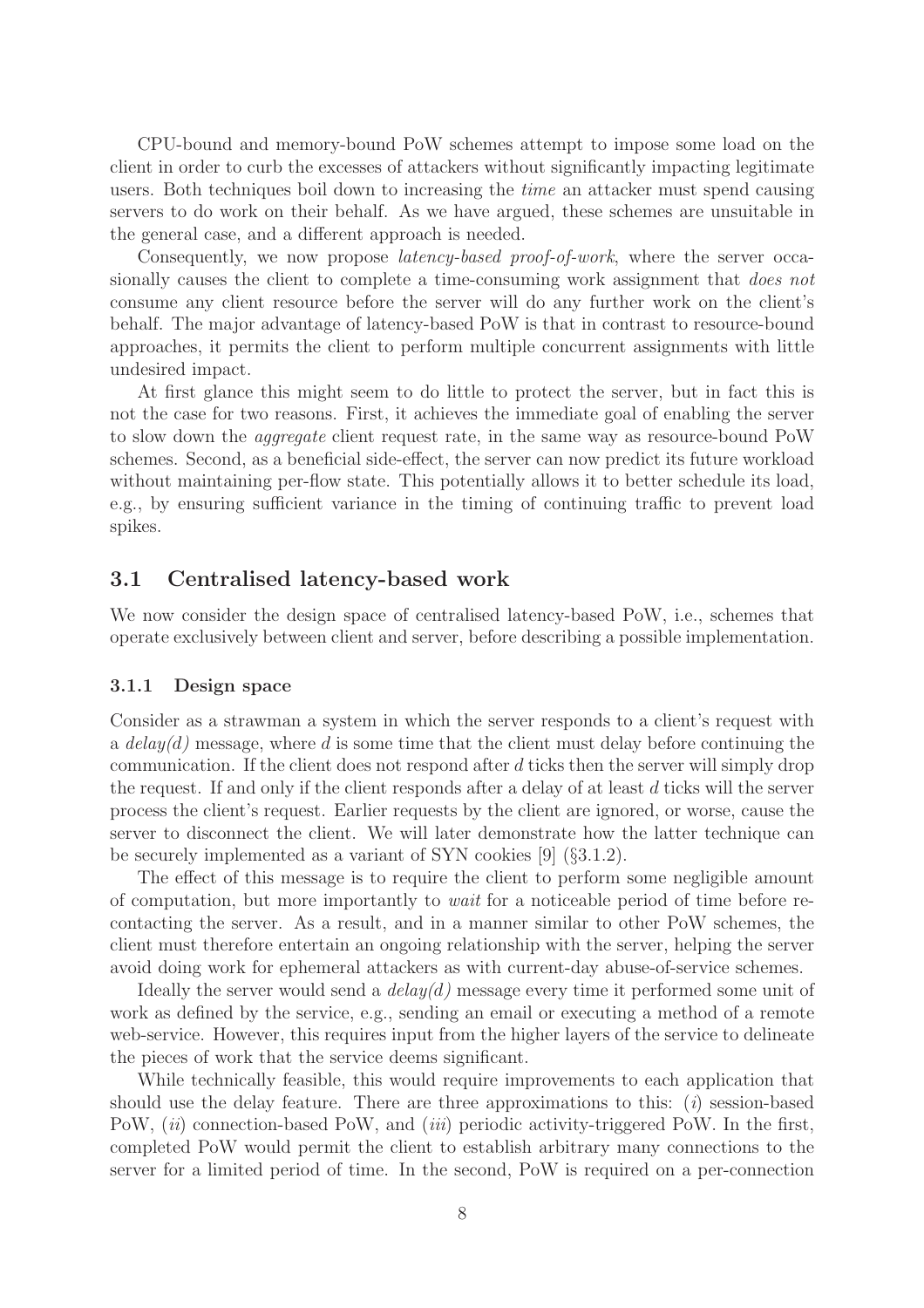basis. In the third, the delay requests are triggered automatically and periodically as part of the transport-level dialog, depending on the resource usage imposed on the server.

We argue that connection-based PoW is preferable for the following reasons. First, it is more scalable than session-based PoW as it does not require the server to track a timer for each client. Second, it enables the server to control the number of concurrent connections made by a single, possibly malicious, client. Third, since resource usage is a rather complex notion and can manifest in a variety of ways (e.g., CPU cycles, memory consumption, network bandwidth), determining correct intervals for periodic PoW is challenging. The major drawback of connection-based PoW is that applications making heavy use of pipelining over a single connection will see little benefit: the cost of the PoW is amortised over the many pieces of work carried over the single connection. In such cases, approaches  $(i)$  or  $(iii)$  should be used instead.

#### 3.1.2 Implementation

We focus discussion here on TCP services since these are more prevalent, and are more likely to need protection at the service-level from attack. The techniques could be translated to the equivalent of a connection for UDP services, but this would be likely to require application modification. An initial suggestion for implementing centralised latency-based PoW would be to clamp the server's TCP receive window, rwnd. By shrinking rwnd to 0 bytes, e.g., with the SYN-ACK during the three-way handshake, the server can effectively stop the client from sending since any further traffic would be discarded.

While attractive and feasible in principle, this approach suffers from the major drawback of requiring the server to keep connection-level state. As a better alternative we propose TCP delay-cookies, an extension of SYN cookies. By slightly modifying the SYN cookie creation process and introducing a TCP Wait Request option, we can implement delay-cookies in the TCP stack.

The TCP Wait Request option conveys to the client how long to wait before the server will continue to handle the connection. It consists of 3 bytes: 1 byte opcode, 1 byte length, 1 byte for a positive integer representing the requested waiting time,  $d$ , in seconds, which allows for over 4 minutes of delay.

To keep TCP delay-cookies stateless, the server needs a mechanism for recording in the existing sequence number space how long a new connection should be delayed. Using the notation  $x_{ii}$  to denote the low-order i bits of x and  $x_i$  to denote that x is i bits long, recall that SYN cookies consist of three components: (i)  $T_{15}$  where T is a server time counter incremented every 64 seconds,  $(ii)$  a 3-bit encoding  $MSS$  of the MSS, and  $(iii)$  a server-selected hash function to produce the 24-bit value  $H_{24}(session, T)$  of the session parameters (client  $\&$  server address, client  $\&$  server port) and T. The purpose of T is to allow the server to test whether the request has timed out. For delay-cookies, instead of using the current value of  $T$ , we use  $T'$ , the value of  $T$  in  $d$  seconds time. Next, we introduce an additional counter  $t$  that gets incremented every second. Finally, we modify the computation of  $H_{24}$  by shrinking the hash value to 16 bits (i.e., using  $H_{16}$ ) and using the remaining 8 bits to store  $(t + d)_{8}$ .

To protect the resulting 24-bit value from tampering and in order to allow the server to recover the requested delay time when receiving the response from the client, the server encrypts the 24 bits using a block cypher  $E_{24}[K, \cdot]$ , such as RC6 [21] parameterised to 24-bit block length, with a key K which the server keeps private. The resulting initial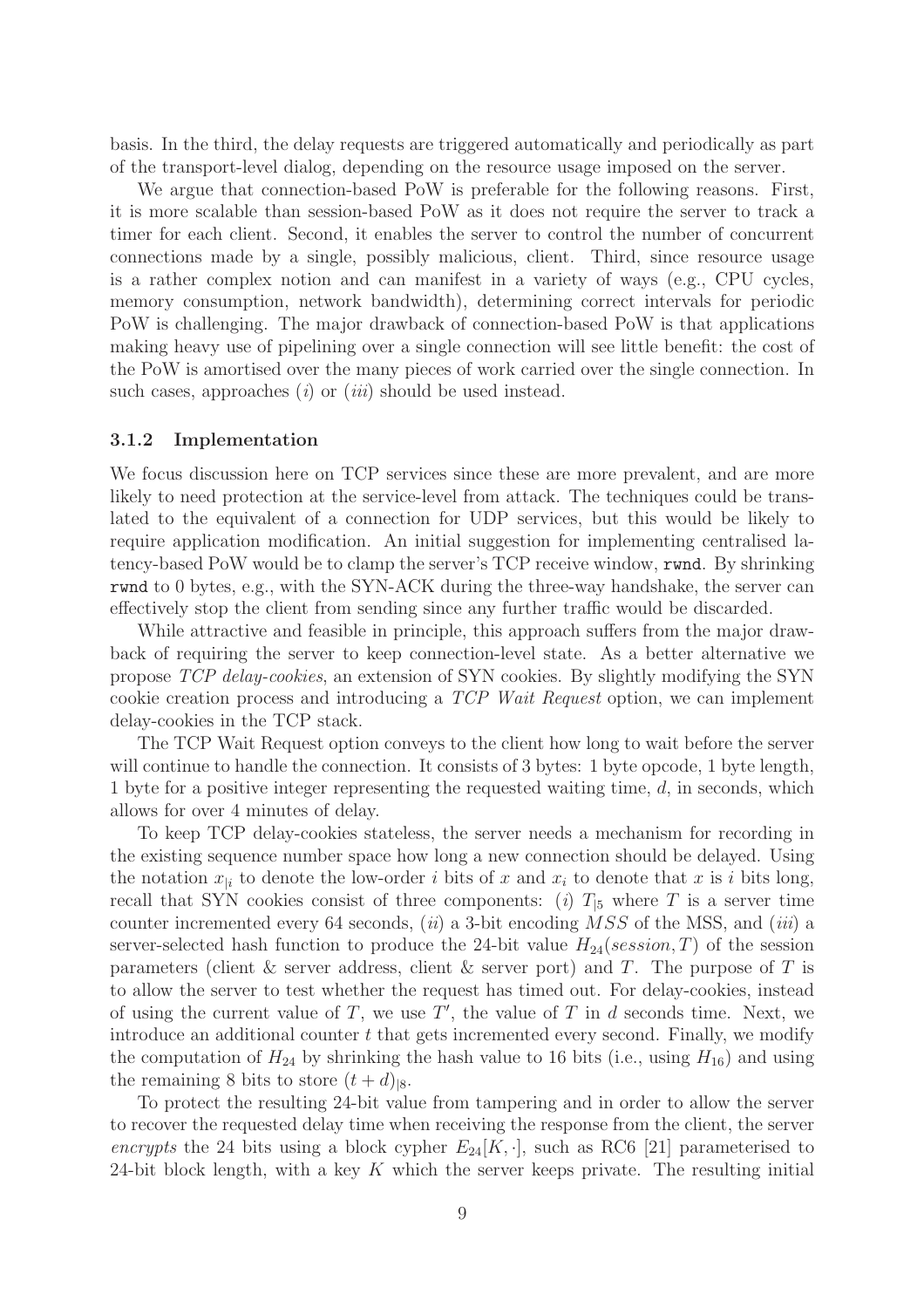

Figure 1: A delay-cookie exchange during a TCP handshake.

sequence number is thus:

$$
\left(T'_{|5},MSS,E_{24}\Big[K,\Big(H_{16}(session,T'),(t+d)_{|8}\Big)\Big]\right)
$$

An example of a delay-cookie-enabled handshake is shown in Figure 1: at time  $t_0$ , the client sends a TCP SYN to request a connection. At  $t_1$ , it arrives at the server, which decides it wants to keep this client waiting for d seconds. It sends the SYN-ACK with d in a TCP Wait Request option and constructs the initial sequence number  $ISN_d$  with a timestamp of  $(t_1 + d)_{8}$  as just described. the client, who sees that it has to wait for d seconds. After waiting, it returns the ACK echoing the wait request option. time  $t_3$  the server receives the ACK and extracts  $(t_1 + d)_{|8}$  and  $H_{16}(session, T')$  from  $ISN_d$ , which is the current ACK number minus one. It confirms that the hash values match and that the current time is sufficient for the requested delay as follows: It expands  $(t_1 + d)_{8}$  into t' by taking the value of  $t_3$  and overwriting its low 8 bits. Then it checks whether  $t_3 \geq t'$ . Note that the hashing procedure involved  $T$  and thus ensured that the comparison occurs in the right counting cycle. If successful, the connection proceeds as normal. If too little time has passed since the SYN-ACK was sent, the server ignores the packet.

One interesting consequence is that if  $d$  is relatively small (on the order of a few seconds), TCP delay-cookies should interoperate with a normal TCP client. From the unchanged client's viewpoint, it should be interpreted as a packet loss event for d seconds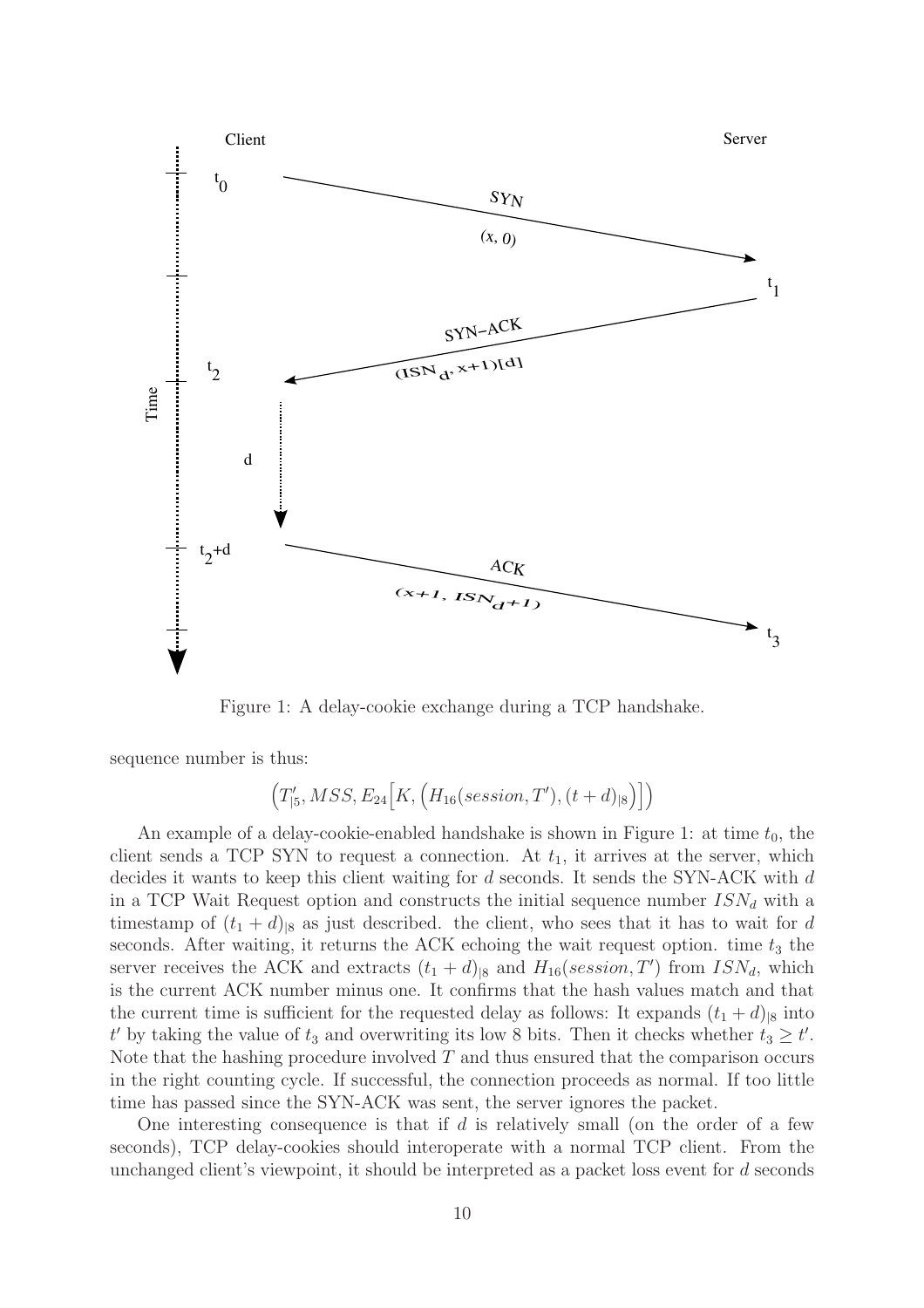between when the SYN/ACK was received and the server decides the delay is sufficient. Unfortunately this will disrupt TCP slow-start but we do not expect this to be a common occurrence as TCP delay-cookies should only be used when a server is under attack or other stress. This should allow incremental deployment of TCP delay-cookies. Servers directly benefit from implementation, while clients will benefit by having more reliable performance when communicating with servers which are under attack.

### 3.2 Distributed latency-based work

We now shift our attention to an aspect of PoW that has not previously been considered in the literature to the best of our knowledge: mechanisms that non-trivially and intentionally involve multiple nodes in the proof, i.e., distributed PoW. Our motivation for this is twofold. First, if a node is required to engage in communication with a number of other nodes in order to prove work, this will increase its network footprint in terms of the spread and duration of its network presence, improving the chances of detection through coordinated investigation of abusive activity [4, 10, 27, 28]. Second, with a suitable proof scheme it enables the server to reflect the load imposed on it not only onto a single client, but on the abusive nodes as a collective entity.

#### 3.2.1 Design space

We begin our exploration of distributed PoW schemes with a list of requirements that apply in addition to those for centralised PoW.

Non-parallelisable operation. The client must be forced to process the work in a serial fashion for the distributed aspect to make sense.

Non-centralisable operation. The client must not be able to gain advantage by centralising the processing onto itself.

Distributed secrecy. Individual nodes must not be able to help other nodes toward completing the assignment beyond their intended share of the work, to hinder collusion among the nodes involved in the proof.

Fault tolerance. The possibility of network unreliability must be anticipated.

As a first step toward these goals we build upon the idea of latency-based PoW by proposing a distributed queue in which the client first has to be processed by a number of nodes before being admitted to the server. This requires the client to contact several nodes in addition to the server; We call these nodes *validators*. A natural source of validators for a server are its previous clients which, from the server's perspective, conceptually form a departure queue preceding the server's regular request queue (see Figure 2). From the client's perspective the server points the client to a queue of validators through which access to the server can be gained (see Figure 3). This distributed scheme is thus inherently interactive. We now present a possible distributed PoW algorithm for this scenario, which essentially forces the client to obtain a shared secret as the PoW, allowing it to proceed through the distributed queue.

Shamir's classic algorithm for sharing a secret [24] would involve issuing a polynomial coordinate to each validator and requiring the client to retrieve enough coordinates in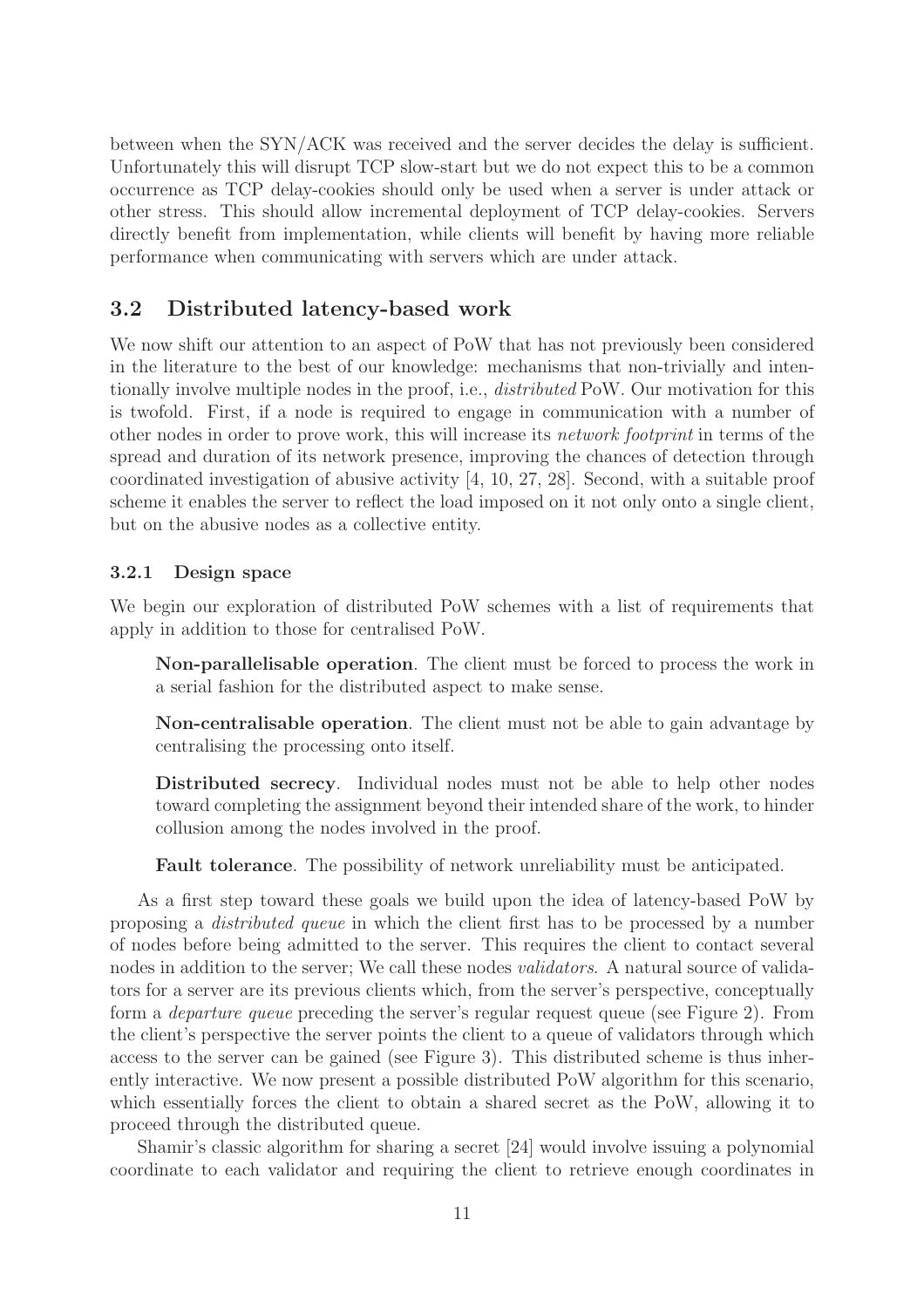

Arrival Queue

Figure 2: After being processed, the server's former clients turn into validators stored in the departure queue.



Distributed Queue

Figure 3: The client obtains details about the distributed validator queue from the server  $(1/2)$ , proceeds through this queue  $(3)$ , and is finally admitted to the server  $(4)$ .

order to be able to interpolate the polynomial. Unfortunately, this is unsuitable in our case as retrieval of polynomial coordinate values is inherently parallelisable: the client need only issue requests to all validators in parallel to obtain the shared secret and complete the queueing process. However, Shamir's scheme does nicely provide resilience as it requires contacting only any k of n validators, each of whom knows only part of the shared secret. In contrast, the time puzzles proposed by Rivest et al. [22] are inherently resistant to parallelisation but they lack secrecy and resilience: an identical operation has to be applied a certain number of times for the puzzle to be solved.

We require an approach combining the benefits of both schemes: shared secrets, resilience, and non-parallelisability. We call this problem class non-parallelisable shared secrets and we now present an example of such a scheme. Note that we are not claiming it as the best or only possible approach – rather, we consider it a first step into a likely fruitful area for future research.

Let  $F = \{f_1, f_2, \ldots, f_n\}$  be a set of n functions with identical input and output domains so that they are chainable. We desire that the value  $y = f_{s_1} \circ f_{s_2} \circ \cdots \circ f_{s_n}$  is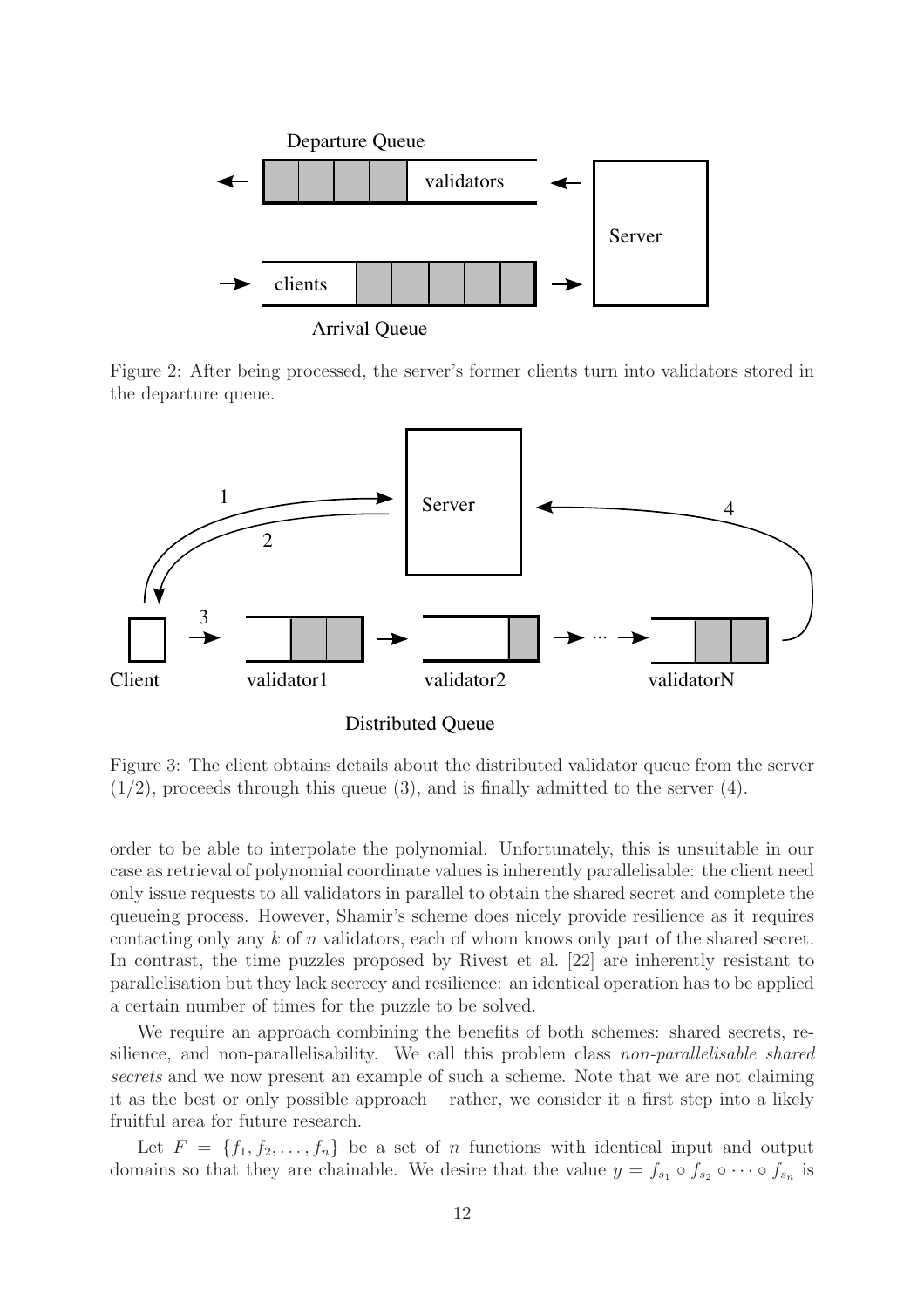a valid representation of the secret for any set  $S = \{f_{s_1}, f_{s_2}, \ldots, f_{s_k}\} \subseteq F$ ,  $s_i \in [1, n]$ , of  $k \leq n$  functions.

We distribute the tuple  $(f_i, t_i)$  to each validator  $v_i$ .  $t_i$  is the amount of time  $v_i$  will wait before responding to the client. We impose this delay rather than relying solely on the inherent communication latency as that can vary widely across the Internet and there is no immediate way for the server to know the latency between a potential client and the validators. Thus the server cannot estimate aggregates of such latencies accurately enough to rely on them for delay purposes. For many clients and servers it is also likely that pure reliance on communication latency would require too many verifier contacts in order to realise substantial delays.

We require the functions  $f_i$  to be *cheap* but not predictable (i.e, when  $x_1 \neq x_2$ , knowing that  $y_1 = f_i(x_1)$  should yield no clues as to the value of  $f(x_2)$ , properties that hold for basic cryptographic hash functions. Then, for each validator  $v_i$  in the departure queue, the server remembers its  $(f_i, t_i)$ . To force the client to wait at least T time the server sends a tuple

$$
(c, S(c), k, V^n, T_{max})
$$

where c is a challenge suitable for input to each of the  $v_i$ 's  $f_i$ ,  $S(c)$  is the server's signature for c, k is the number of validators to contact,  $V^n$  is a set of n validators such that for any  $V' \subset V^n$  with  $|V'| = k$ ,

$$
\sum_{v_i \in V'} t_i \ge T
$$

and  $T_{\text{max}} \gg T$  is a fallback delay which the client will have to endure if it is unable to contact any  $\binom{n}{k}$  $\binom{n}{k}$  validators.

The client then iteratively attempts to connect to any subset  $V' = \{v_1, \ldots, v_k\} \subseteq V$ of validators. It first sends c to  $v_1$ , which computes and returns  $f_1(c)$ . The client then iterates, sending the most recently received result to the next selected validator, until  $k$  iterations have been made. Each individual connection is an instance of a centralised latency-bound PoW. After k verifiers have been contacted, the client returns to the server the tuple

$$
(f_k(c), S(c), [v_1, \ldots, v_k])
$$

where  $f_k(c)$  is the result returned by the last contacted validator,  $S(c)$  is as above, and the third item is a vector specifying the sequence of successful validator connections.

The server then verifies first, that c is correct by checking against  $S(c)$  and second, that  $f_k(c)$  is indeed the result of chained application of the validators'  $f_i$  functions in the sequence provided by the client<sup>2</sup>. If both are the case then the client is admitted to the service and the server may move the client from the arrival to the validator queue, possibly removing older validators. If the ex-client becomes a new validator, the server uses its current and anticipated workload to adjust the new validator's delay value t accordingly.

#### 3.2.2 Implementation

We now consider implementation aspects of the scheme just described. As a full treatment of a protocol implementing the various exchanges would be beyond the scope of the

<sup>&</sup>lt;sup>2</sup>Recall that the  $f_i$  are cheap to compute.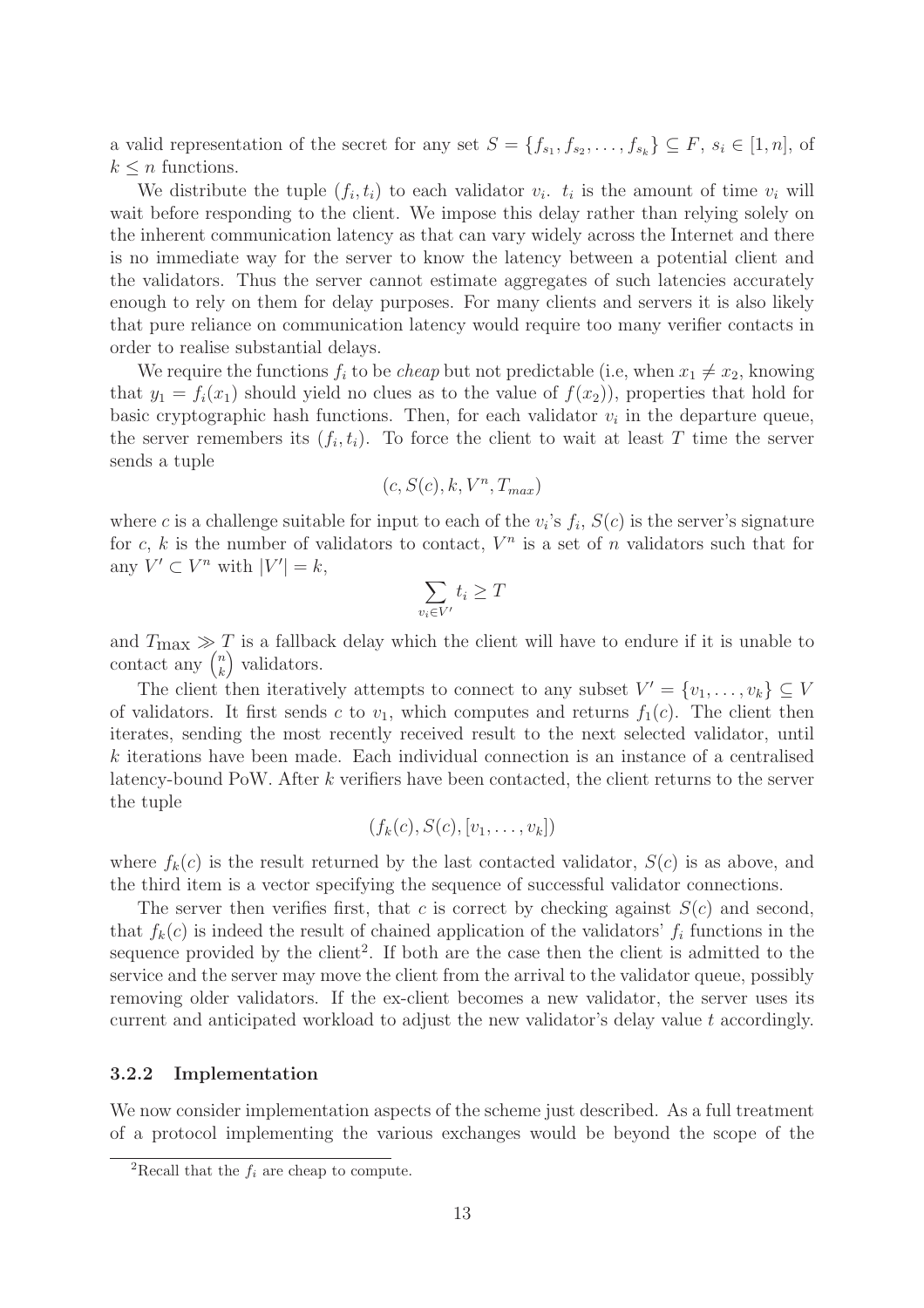paper, we instead focus on a number of higher-level implementation challenges created by requiring a server's potential clients to contact its former clients.

Connectivity. The unfortunate reality is that it is not a given that any former client of a server can itself be contacted, e.g., due to the presence of substantial firewall and NAT deployments at the network edge. However, validators do not have to be the former clients of the server themselves, but could instead be agents managed by the clients' hosting organisations, reachable by definition, and made available via some similar system to reverse DNS lookup.

Privacy. Contacting former clients brings privacy issues to the fore: a malicious client might simply be interested in learning who has recently used a given service, never actually intending to make real connections. As above, this problem could be solved by having agents acting on behalf of the clients.

Bootstrap. A server's departure queue will be empty at start of day, so it has no validators at which to point arriving clients. However, this does not actually pose a problem as the server can simply issue trivially solvable assignments to initial clients. As the number of clients grows, the mechanism self-clocks since the more clients there are, the more flexibility the server has in selecting and allocating validators.

Client Identity. In addition to increasing the network footprint of the client, the scheme can be extended to force the client to use the same identity throughout the PoW. As presented, the scheme does not prevent a set of clients from communicating partially solved assignments among each other, although there is little point in doing so since each work assignment is non-parallelisable and latency-based. By parameterising the validator functions with a weak form of client identity, e.g., its IP address, the client can be forced to continue using this same identity.

## 4 Analysis

We now consider a simple analytical model of both resource-based and latency-based PoW schemes. We assume a system with  $N$  clients which are homogeneous in their resources for simplicity. Each client submits requests at a rate  $1/T$ , with a request taking the server c seconds to complete. We introduce n attackers, each submitting requests at rate  $1/t$ ,  $t \ll T$ . The long-term server utilisation is therefore  $Nc/T + nc/t$ , and the number of clients the server can support with no attackers is  $N_0 = T/c$ .

Let p be the ratio of attackers to clients, i.e.,  $n = pN$ . Then the utilisation is is:

$$
\frac{Nc(t+pT)}{Tt}
$$

and the proportion of the original client base that can be supported is:

$$
\frac{N}{N_0} = \frac{t}{t + pT}
$$

Each work assignment in the PoW scheme costs a client d ticks and is given to the client as a delay cookie  $(\S3.1.2)$ . As these are extensions of SYN cookies [9], the client cannot consume server resources from a false address, and the server is assumed to restrict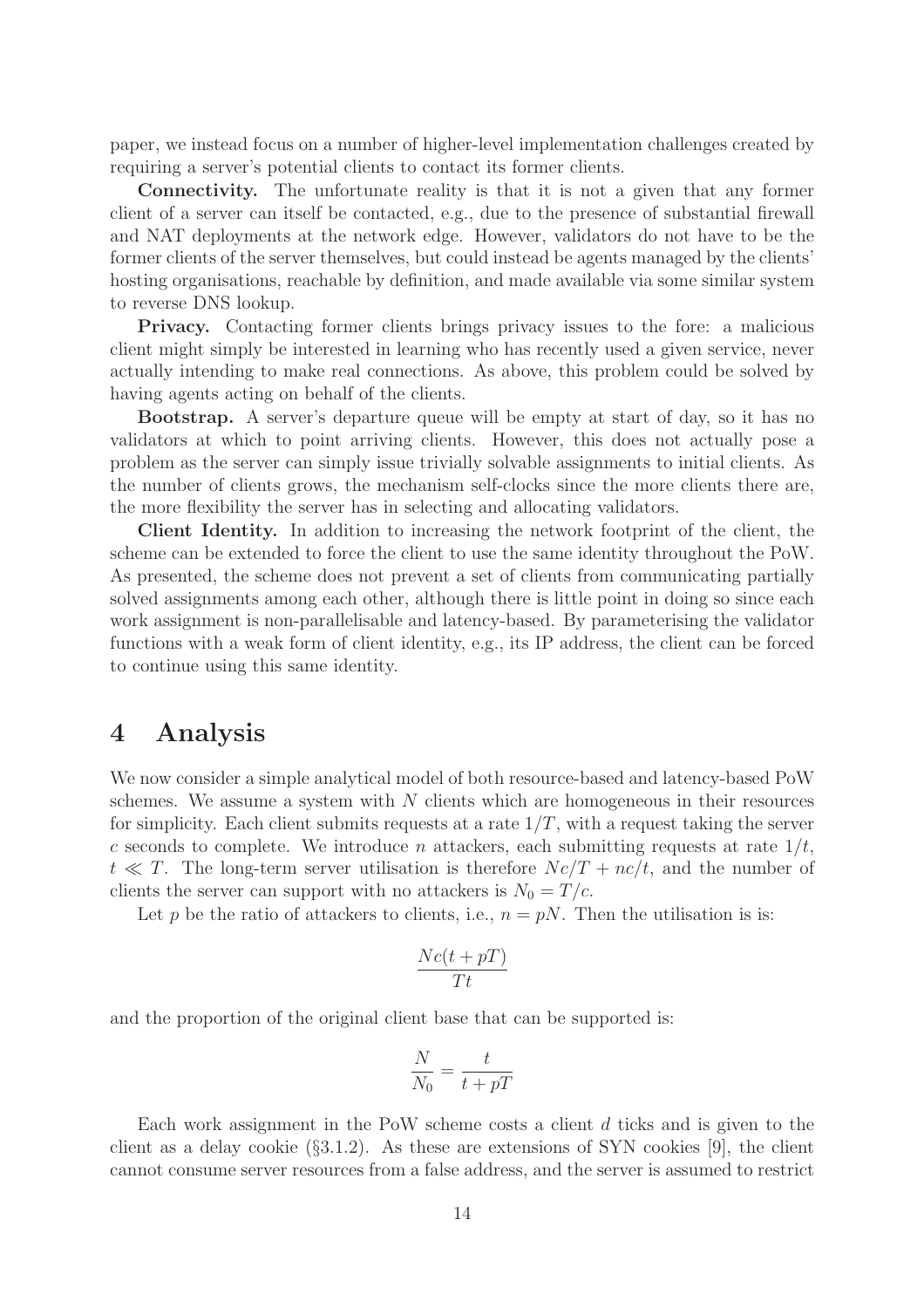the number of outstanding connections to a single client address to be small number, e.g., one<sup>3</sup>. The number of clients that can be supported rises to:

$$
N_d = \frac{(T+d)(t+d)}{c(t+pT+d+pd)}
$$

Writing in terms of the original client request rate, let  $r = t/T$  and  $x = d/T$ ; then the proportion of clients supportable under attack becomes:

$$
\frac{N_d}{N_0} = \frac{x^2 + (r+1)x + r}{(p+1)x + p + r}
$$

and the delay required to support the full set of clients can be found by solving  $x^2 + (r$  $p)x - p = 0.$ 

For example, if attackers generate requests 100 times faster than normal clients and  $1\%$  of clients are attackers, then the server should delay each client by just  $T/10$  ticks to support the workload as if there were no attackers.

With resource-based PoW, a client can impose work on at most  $1/d$  servers concurrently; with latency-based PoW there is no such limit as latency-based PoW parallelises<sup>4</sup>.

Figure 4 shows impact of the rate of each attacker on the number of clients served. Even with quite a low proportion of attackers this model suggests that each attacker need not go at a very high rate before having a notable negative impact on the number of clients the server can serve. E.g., with just  $1\%$  attackers transmitting at  $5\times$  the rate of a normal client, reduces the capacity of the server by almost 40%.

Figure 5 shows the effect of the PoW enforced delay when under attack. The top two curves show the effect if 1% clients are attackers, and they communicate at 10 (top) or 100 (second) times the rate of a normal client. The bottom two curves show the same but when 10% clients are attackers. Imposing just a small extra delay of  $d = T/10$  can have a dramatic effect, essentially negating the negative impact of the attackers in the top two curves.

## 5 Network-layer proof-of-work

Thus far we have presented latency-based PoW as a service layer technique: a way to allow servers to dissuade attackers by increasing the cost of having the server perform work on a client's behalf. However, a perennial problem with systems such as the service-layer one we have proposed is that, even if they are secure in themselves, it is typically possible to attack them at a lower layer. A concrete example of this is found in the Internet: if the victim service is itself secured, a distributed denial-of-service attack at the network layer can overload access links to the servers hosting the service, effectively closing the service down. Again, this is an example of the exploitation of the open any-to-any communication nature of the Internet. As a result we now discuss implementation of latency-based PoW as a network layer mechanism.

<sup>&</sup>lt;sup>3</sup>This is not a problem for pipelining protocols such as  $HTTP/1.1$ ; for legacy protocols such as HTTP/1.0, a very small number of connections, e.g., four, could be permitted rather than just one.

<sup>&</sup>lt;sup>4</sup>In practise there would be a limit due to fixed resources at the client such as memory footprint, socket availability, etc. These resources are not relevant to this discussion.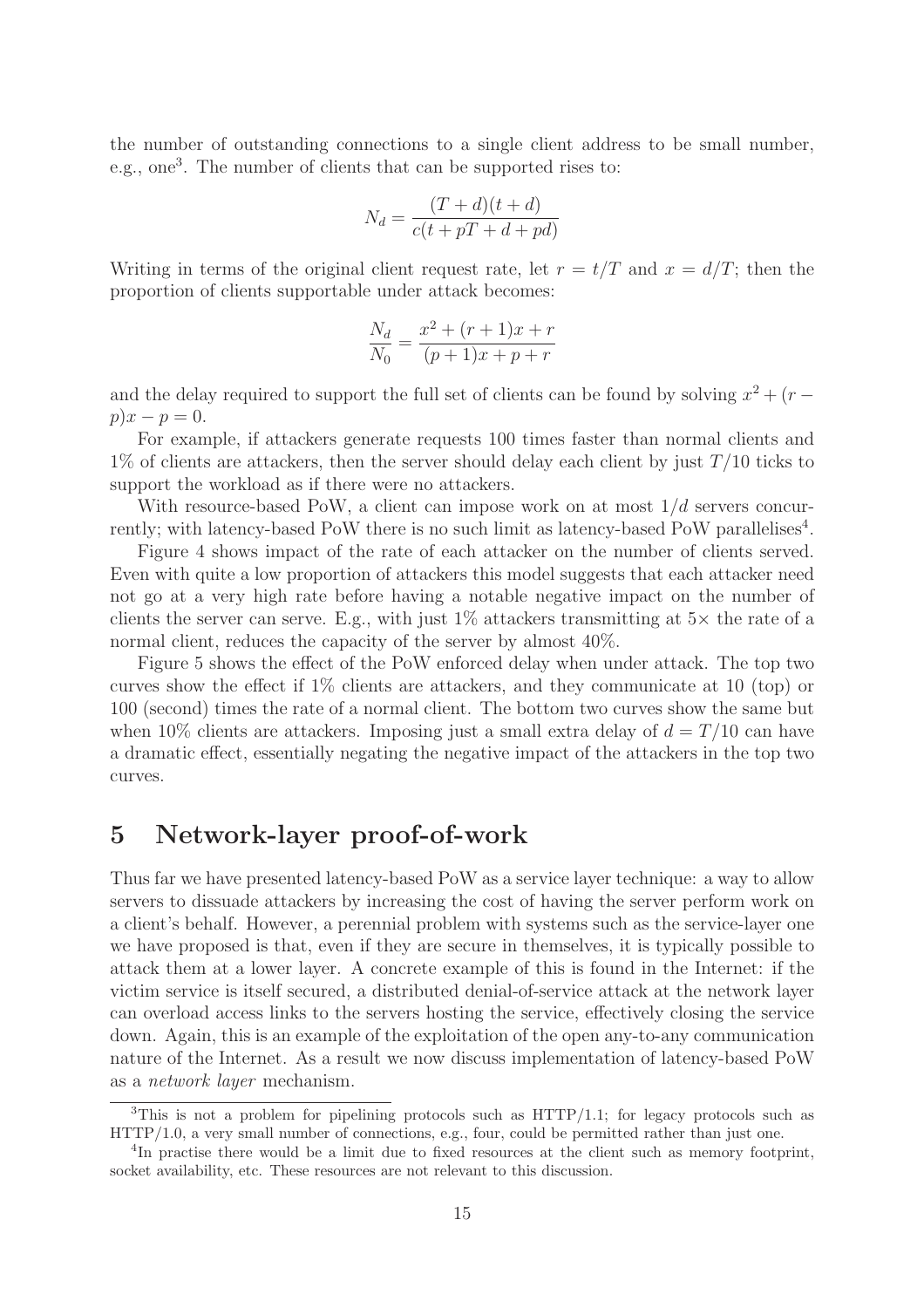

Figure 4: Effect of attacker rate on number of clients served.

Prevention of this kind of abuse requires only two simple mechanisms to extend the current Internet architecture. The first is a distributed latency-based PoW system as presented above (§3.2). The second is the ability to insert firewall rules at a network's gateways, whether these be the CPE, the first-hop router, or even the border router between two networks. Although not immediately available, similar facility is the subject of several standards  $[25, 26]^5$ .

We now sketch a design for such a system, assuming for simplicity of exposition that the first-hop gateway of every client is beyond the client's reach, and is able to support rate-limiting and firewalling of traffic from and to particular hosts. Logically speaking, the address space is divided into 3 parts which we label "access"  $(A)$ , "validation"  $(V)$ , and "privileged"  $(P)$ . In IPv4 the total address space is small enough that this logical separation cannot be matched by a physical separation but instead is implemented by mutating a set of firewall rules in the gateway. If the total address space was large enough to support this logical separation then a less complex implementation might have each router applying rate limits uniformly to the different address spaces.

The current Internet assumption of unrestricted communication now holds only for packets with the destination address from P-space. All packets for addresses in A- and V -space are subject to a rate limit which substantially restricts traffic to these spaces, in analogy with approaches taken by capability schemes that attempt to prevent flooding

<sup>5</sup>See IETF draft-eggert-middlebox-control-survey-00 for a survey in-progress as of 23/June/2007.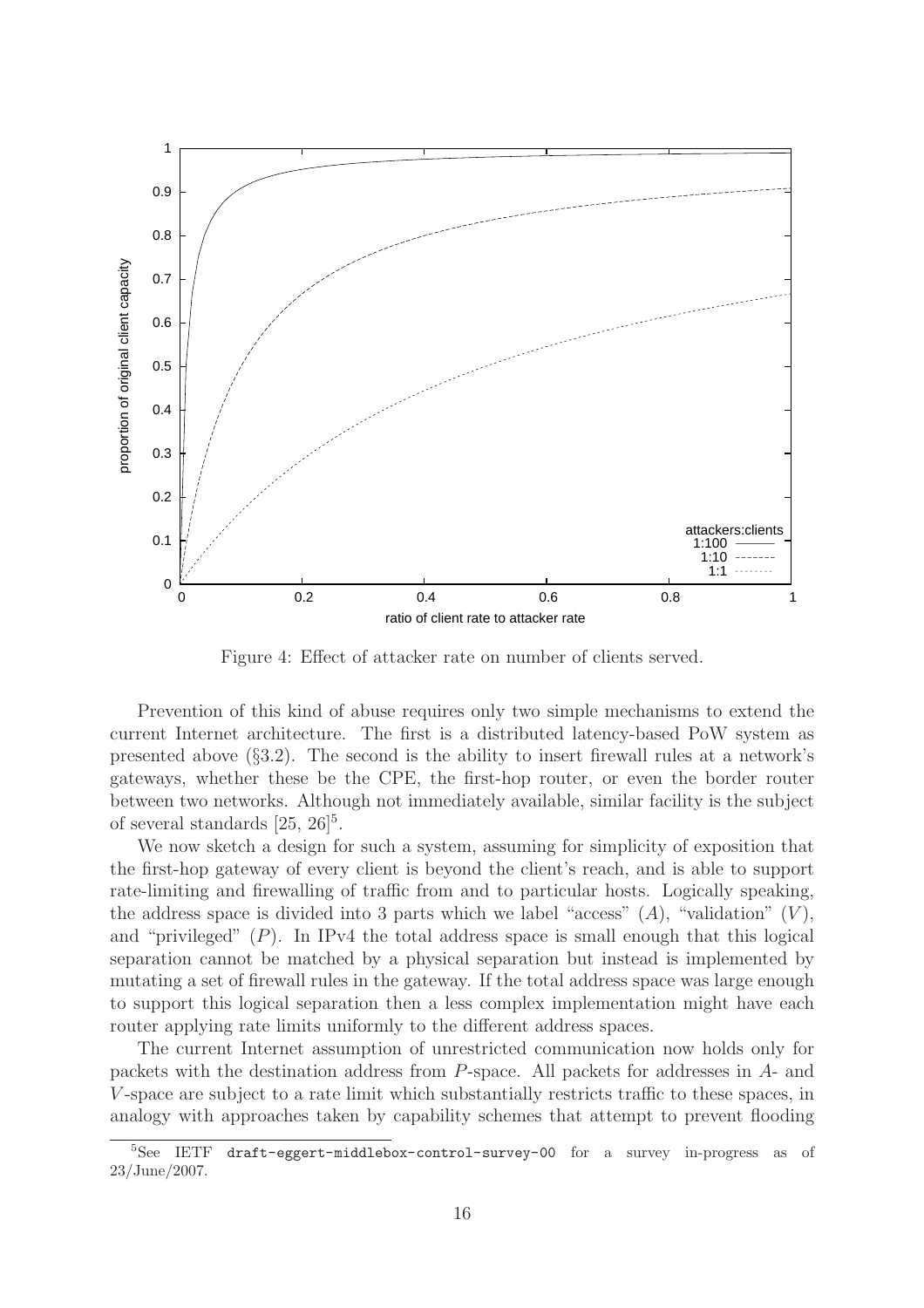

Figure 5: Effect of PoW-enforced delay when under attack.

attacks on the capability-issuing channel [5].

Once the client has recovered the  $S_P$  it uses that for further communication with S. To prevent snooping of P-addresses, they are periodically re-issued, first to validators and then to existing clients, ensuring a smooth hand-over. All traffic for A addresses is rate-limited, preventing DDoS attacks to this space. Communication with validators is similarly rate-limited, albeit to a rate k times higher than the rate to A-space as  $k$ validators must be contacted. Traffic to P-addresses is not rate limited at all once the server has confirmed admittance of the client.

A strawman scheme for implementing this in a cooperating gateway firewall/router is as follows. Let  $S_X, X \in (A, V, P)$  be the server's addresses, where the client initially communicates with  $S_A$ . Observing a new flow, the gateway rate-limits it to  $1/T$ . The server responds to the client's request with a list of validators,  $v_1 \ldots v_n$ , which the gateway snoops. The gateway then installs rate-limits of  $k/T$  for all pairs  $(C, V_i)$ , allowing the client to recover the necessary k pieces of  $S_P$ .<sup>6</sup> Finally, the client initiates communication with  $S_P$ , whose first response packet contains a special IP option to indicate that S accepts communication from  $C$  to  $S_P$  unreservedly, at which point the gateway can remove all rate-limits between that address pair.

We now provide some analysis of the resilience of this system against several variants

<sup>&</sup>lt;sup>6</sup>The scheme proposed in Section 3.2 can produce a large number of different results making  $S_P$ unlikely to be unique. One workaround is to consider the results as "unlock codes" for the final  $S_P$ address which would be revealed by the server's next response.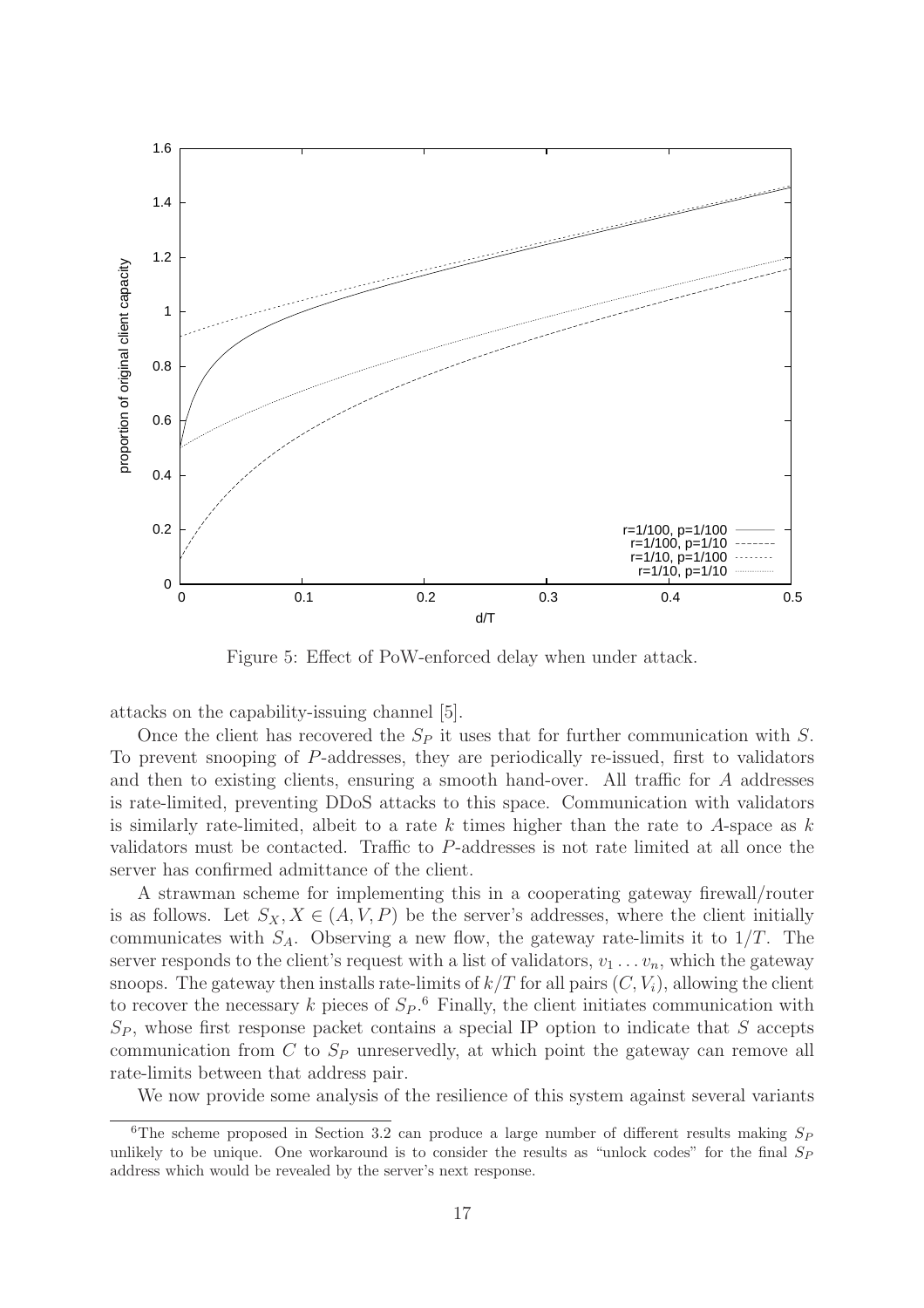of an attack by a set of coordinated hosts or botnet. We begin with a set of  $N$  clients,  $C = \{c_1 \dots c_N\}$ , and assume all communications are homogeneous in their transmission rates  $R$ , latencies  $t$ , and message loss probabilities  $p$ . Clients may speak to other hosts at rate  $1/T \ll R$  unless they are speaking to a host via its P-address when they may use their full rate, R. When a client wishes to recover the address  $S_p$ , it is directed by S to speak consecutively to k of n validators,  $V = \{v_1 \dots v_n\}$ . Thus, to recover  $S_P$ , a client might expect to communicate with  $k/(1-p)$  validators on average. P-addresses are recycled periodically, with period T.

We consider three possible attacks that may be carried out by a botnet  $B$  composed of many hosts: (i) attacks against a particular client,  $C_v$ , rendering it incapable of communication; *(ii)* attacks against the P-address of a particular server,  $S_P$ ; *(iii)* attack a sufficiently large subset of  $V$  such that no client can recover  $S_P$ .

- 1. Attacking a particular client requires  $|B| = T \cdot R$  since each member of the botnet can only transmit to the victim at rate  $1/T$ , and the victim can handle traffic up to rate R.
- 2. Attacking the P address of a server only requires  $|B|=1$  since the attacker must first have recovered the  $P$  address which allows it to transmit at full rate,  $R$ . However, it can easily be closed down by removal of the firewall entry for  $(B, C_v)$ . Further, the periodic recycling of P-addresses means that B must reacquire  $S_P$  every T ticks, implying that useful work may be performed by other clients of  $S_P$  for

$$
\frac{k \cdot t}{(1-p) \cdot T}
$$
ticks.

3. To attack sufficient validators to prevent recovery of  $S_P$ , the attacker might proceed in one of two ways: (i) request V from  $S_A$  and then target  $n - k + 1$  members of V; or  $(ii)$  construct a botnet large enough that it can attack at random enough hosts,  $H' \subset H$ , that S cannot select a large enough k and n.

In the first case,

$$
|B| = \frac{T}{k} \cdot (n - k + 1) \cdot R
$$

assuming that  $V$  is freshly constructed every  $T$  ticks and communication with members of V is at rate  $k/T$ .

In the second case, the attacker must attack each host with a botnet  $B_i$  of size  $|B_i| = T \cdot R$ . Our scheme requires  $n > k/(1-p)$  lest we run out of validators, which implies  $p < 1 - k/n$ . If we assume that failure to communicate with a validator is entirely due to the attack, then  $p = |H'|/N$  which means that  $|H'| > N \cdot (1 - k/n)$ is the required number of botnets of size  $T \cdot R$  to cause the system to fail, i.e., to break the system, the attacker must control a botnet of size

$$
|B| = N \cdot T \cdot R \cdot (1 - k/n)
$$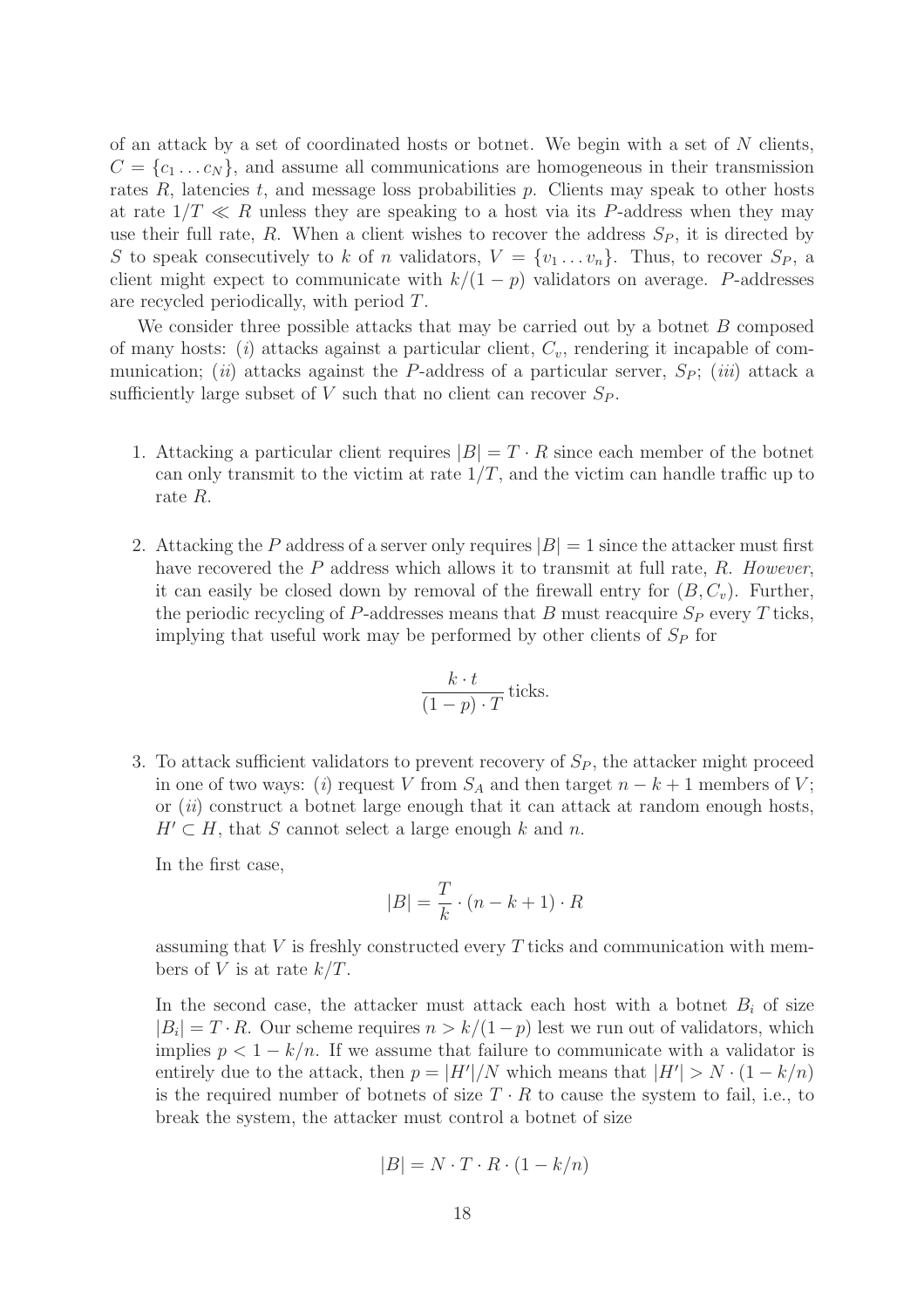## 6 Related work

Existing techniques for proving the completion of a given amount of work have already been discussed at length in Section 2. The first use of CPU-bound puzzles was proposed by Merkle [20] in the context of an early variant of public-key cryptography. Many other suggestions arose in the context of unsolicited electronic mail, and have typically focused on work that is CPU-bound [18, 17, 7]. Laurie and Clayton have pointed out the need for this work to be non-parallelisable [19]. The problem of the amount of work being hard to specify due to the huge variation in CPU speeds led to the proposal of memory-bound PoW [1, 2] as memory latencies vary considerably less than CPU speeds.

DomainKeys [3] provides for email authentication: rather than prevent abuse, it enables abuse to be detected and tracked more easily by having the initial mail-server sign the mail so that the receiver can verify that the mail did indeed come from the server it claims to.

Greylisting<sup>7</sup> can be viewed as an email specific application of latency-based PoW, relying on the ability of SMTP to temporarily fail a mail delivery attempt. The underlying aim is to delay spam to the extent that other filters can catch up and drop the spam completely. The mail server initially blacklists all mail with a previously unseen triplet (upstream host IP, envelope sender address, envelope recipient address). Most spambots will not retry whereas genuine mail will, succeeding after the greylisting server decides to whitelist mail with that triplet. The authors suggest a default delay period of 1 hour although they do note that a delay of 1 minute would block 99% of the mail that the longer delay would block. Triplets remain on the whitelist for a period of time, by default 36 days, chosen as a reasonable tradeoff in the size of the whitelist against unnecessarily delaying mail. In their whitepaper the authors present results from testing which suggest Greylisting is quite successful in reducing spam, and anecdotal evidence seems to support this. However, it is specific to the SMTP protocol and implementation is somewhat tricky due to the vagaries of various mail transport agents.

Other approaches to achieving "fair" usage of distributed resources have been tried, notably in peer-to-peer filesharing systems. For example, Samsara [11] forces each node that uses resources of some other node to store a claim on behalf of that other node. The node storing data tests the claim from time-to-time, and if the test fails it probabilistically drops the stored data. The result is that a cheating node will eventually suffer data loss, enforcing symmetry in resource usage: a node must be willing to contribute something to others in the system.

SHARP [15] provides for a richer set of resources to be *traded* among systems, using resource claims which are unforgeable and assert control over resources. Claims are initially "soft" *(tickets)*, i.e., the do not guarantee resource usage, but become "hard" *(leases)* with the agreement of the site manager, and ticket holders may delegate resources (asymmetrically) to others. Tickets have similarities to capabilities but they refer to potential future resource usage and they may expire. Detecting whether a site is actually providing the resources it has contracted out is left to some other mechanism.

Rather than trading explicit current and future usage of real resources, some systems rely on maintaining some measure of the reputation of each node over time. This permits local asymmetries in resource provision and consumption while ensuring that malicious

 $7$ http://greylisting.org/articles/whitepaper.shtml, revised August 21, 2003.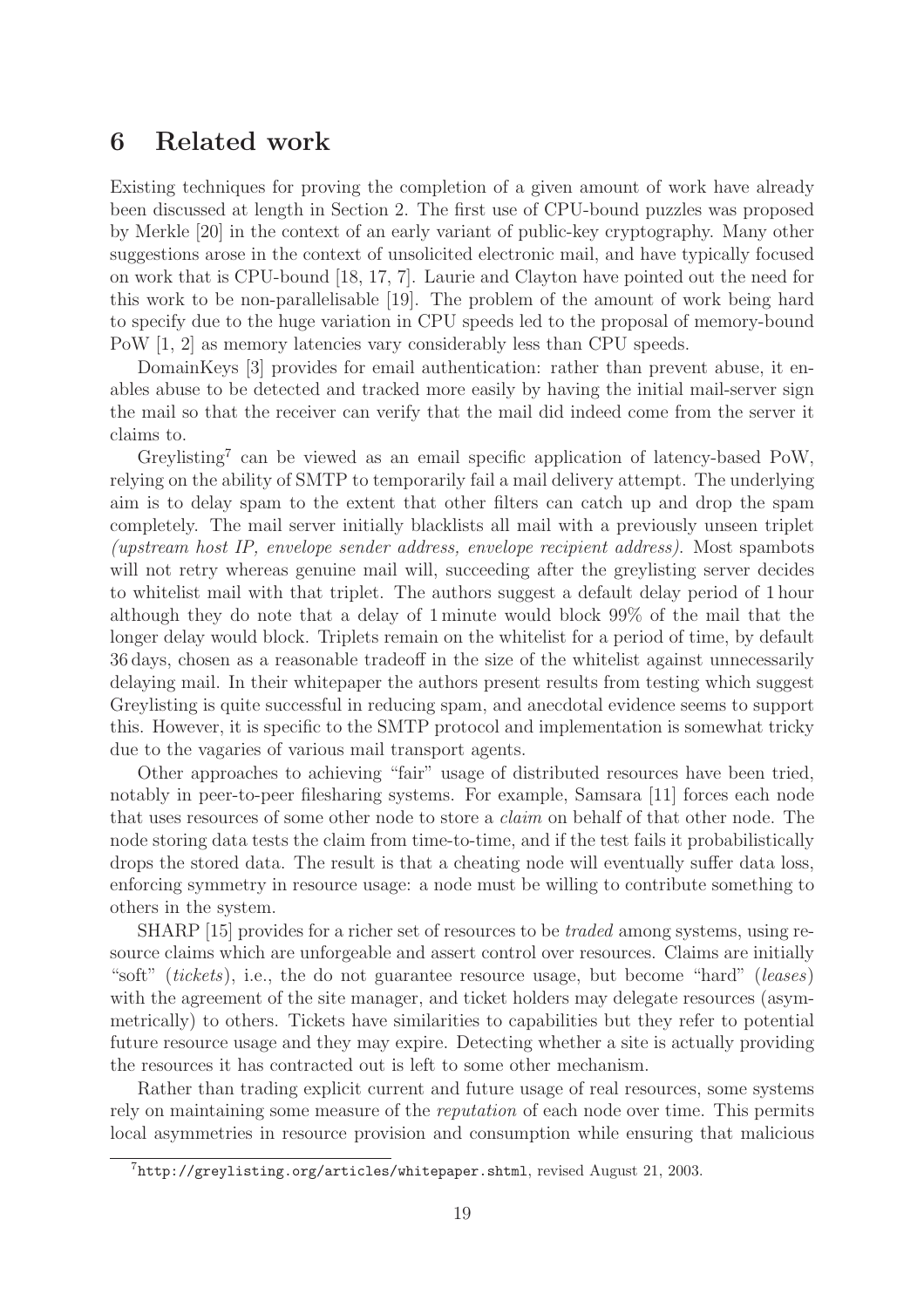nodes cannot consume too much without providing some in return. For example, KARMA [29] uses certain nodes to securely track the resource provision and consumption of other nodes in the system—their karma. Nodes that perform the tracking are rewarded for doing so, and anti-inflation/-deflation mechanisms are provided that ensure that the price for providing/consuming resources does not under-/over-flow. Nodes without sufficient karma (free-riders) are simply not allowed to perform operations that would consume the resources of other nodes within the system.

Distributed latency-based PoW might also be seen as a distributed version of portknocking. Port-knocking<sup>8</sup> [8] is a technique to obscure which ports expose services, while still granting friendly clients access to public-facing services. The client sends a sequence of SYNs to different port numbers at the server in such a way that the server can verify the client is validly "knocking" and opens the service as a result.

Capability-based strategies for prevention of DoS attacks have received considerable attention. Among the first such strategy was that of Anderson et al. [5], overlaying a network of capability servers and validators on the Internet. Capabilities are created through chained application of a cryptographic hash function usable by the clients up to packetbatch granularity, once established along the path. SIFF [31] extended this approach by eliminating the need for per-flow state in routers, instead making the routers transparently add and verify capability-suitable information of passing packets. Yang et al. [32] introduced TVA, a traffic validation architecture that further builds upon the above work. Their design adds fine-grained volume control to the capabilities and flexible destination policies, but requires all routers in the network to verify capabilities that are an additional feature of each packet. All these proposed solutions are generally more heavyweight and low-level than latency-based PoW, requiring major changes to the infrastructure.

More recently Argyraki and Cheriton [6] have posited that the notion of a protected capability channel obviates the need for a capability system, because the protection system could then simply be used for all traffic. Essentially we argue for precisely this mindset, but we apply it per-request at the application layer rather than per-packet at the network layer.

# 7 Conclusion

Internet communication has historically been "any-to-any", and although this openness has been crucial in encouraging the Internet to grow and develop, it does nothing to help prevent malicious usage of the network. In particular, it is relatively straightforward for clients to attack services simply by overloading them with work since modern-day clients connected over broadband access networks can impose work on a server with negligible cost.

In this paper we have discussed the shortcomings of existing so-called proof-of-work schemes, which aim to alleviate this problem by increasing the cost to the client of imposing work on the server. Any such scheme aims to cost the attacker either time or money, and in the case of existing schemes, both. However, existing resource-based schemes do neither well: the wide variation in the resources of Internet-connected hosts makes it difficult to precisely control the time the attacker must spend; yet CPU and memory are both too inexpensive to cost the attacker enough money [19].

 $8$ http://www.portknocking.org/, revised May 1, 2006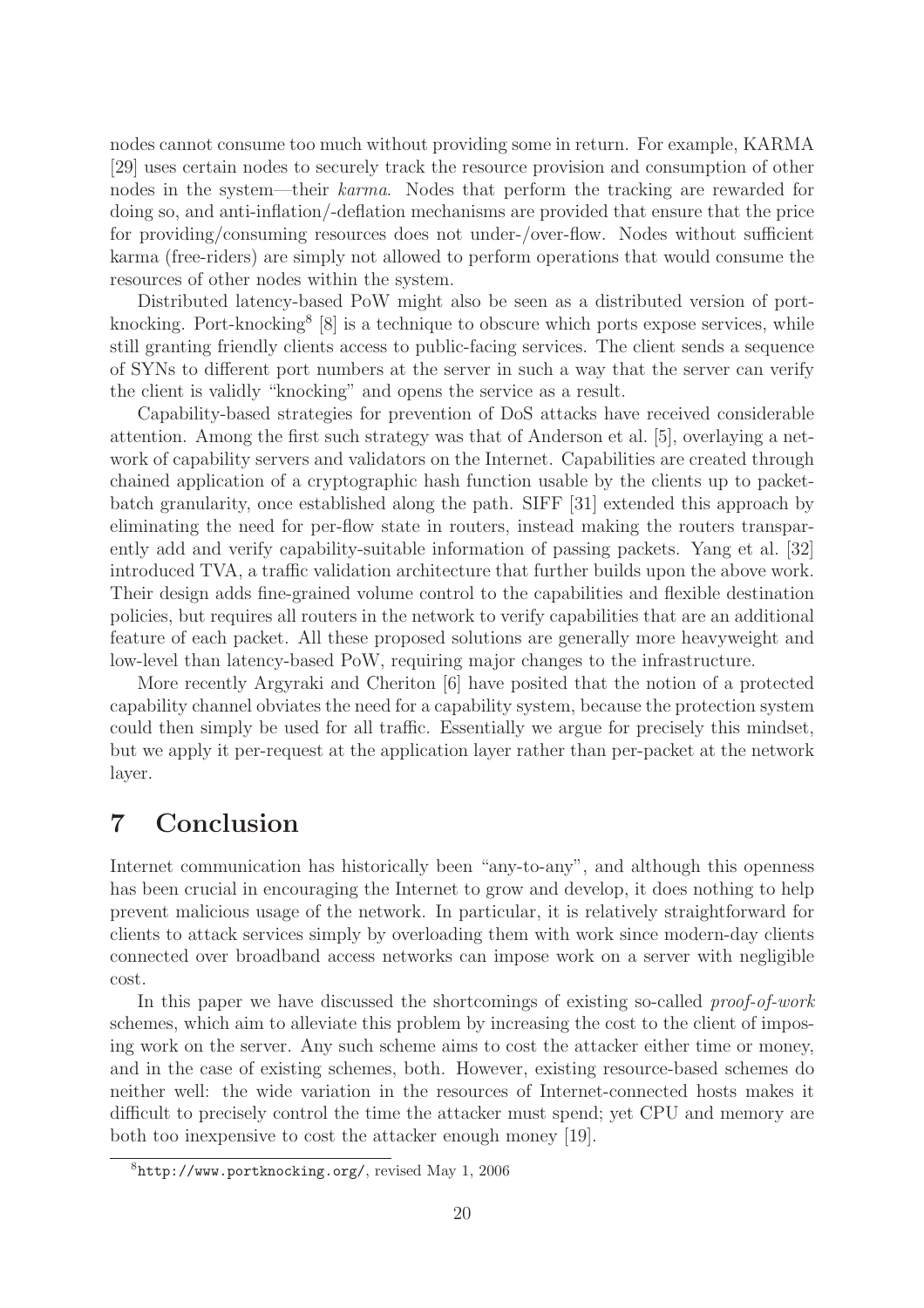Thus, rather than attempt to match CPU- or memory-bound work to time, we proposed a new PoW technique that costs the attacker only time. It is both more effective at doing so, while also being simpler to implement and less burdensome on clients. Latencybased  $PoW$  uses the simple idea of enabling the server to delay the client between its initial (transport layer) contact and the client's imposition of work on the server. We extended this to a distributed latency-based PoW scheme, involving many hosts in the proof of work, thus increasing the network footprint of any attacker as an aid to forensics. In the process, we introduced *non-parallelisable shared secrets*, a novel secret-sharing strategy that combines aspects of classic approaches to time-puzzles and shared secrets. Finally, we outlined a way for such a mechanism to be applied at the network layer as a way to prevent network-layer denial of service attacks, which currently can only be dealt with at significant cost either through manual intervention (imposition of filters, route blackholing, etc) or over-provisioning of capacity.

In future work we will expand on the network layer application of distributed latencybased PoW, and also investigate other techniques enabling limited parallelisation of PoW at the client, e.g., for support of PoW in peer-to-peer systems. One possibility we are considering here is controlling the size of the table required by memory-based PoW in relation to the cache size so that a small number of proofs can be efficiently carried out simultaneously but too many causes the cache to be too small.

## 8 Acknowledgements

We are indebted to Ant Rowstron at MSR and members of the SRG in Cambridge for comments on the scheme.

## References

- [1] M. Abadi, M. Burrows, M. Manasse, and T. Wobber. Moderately hard, memorybound functions. Proc. 10th Annual Network and Distributed System Security Symposium (NDSS), 2003.
- [2] M. Abadi, M. Burrows, M. Manasse, and T. Wobber. Moderately hard, memorybound functions. ACM Transactions on Internet Technology (TOIT), 5(2):299–327, 2005.
- [3] E. Allman, J. Callas, M. Delany, M. Libbey, J. Fenton, and M. Thomas. DomainKeys Identified Mail (DKIM) Signatures. RFC 4871, IETF, May 2007.
- [4] M. Allman, E. Blanton, V. Paxson, and S. Shenker. Fighting coordinated attackers with cross-organizational information sharing. In Proc. Fifth Workshop on Hot Topics in Networks (HotNets-V), November 2005.
- [5] T. Anderson, T. Roscoe, and D. Wetherall. Preventing Internet denial-of-service with capabilities. In Proc. Second Workshop on Hot Topics in Networks (Hotnets-II), Cambridge, Massachusetts, USA, November 2003.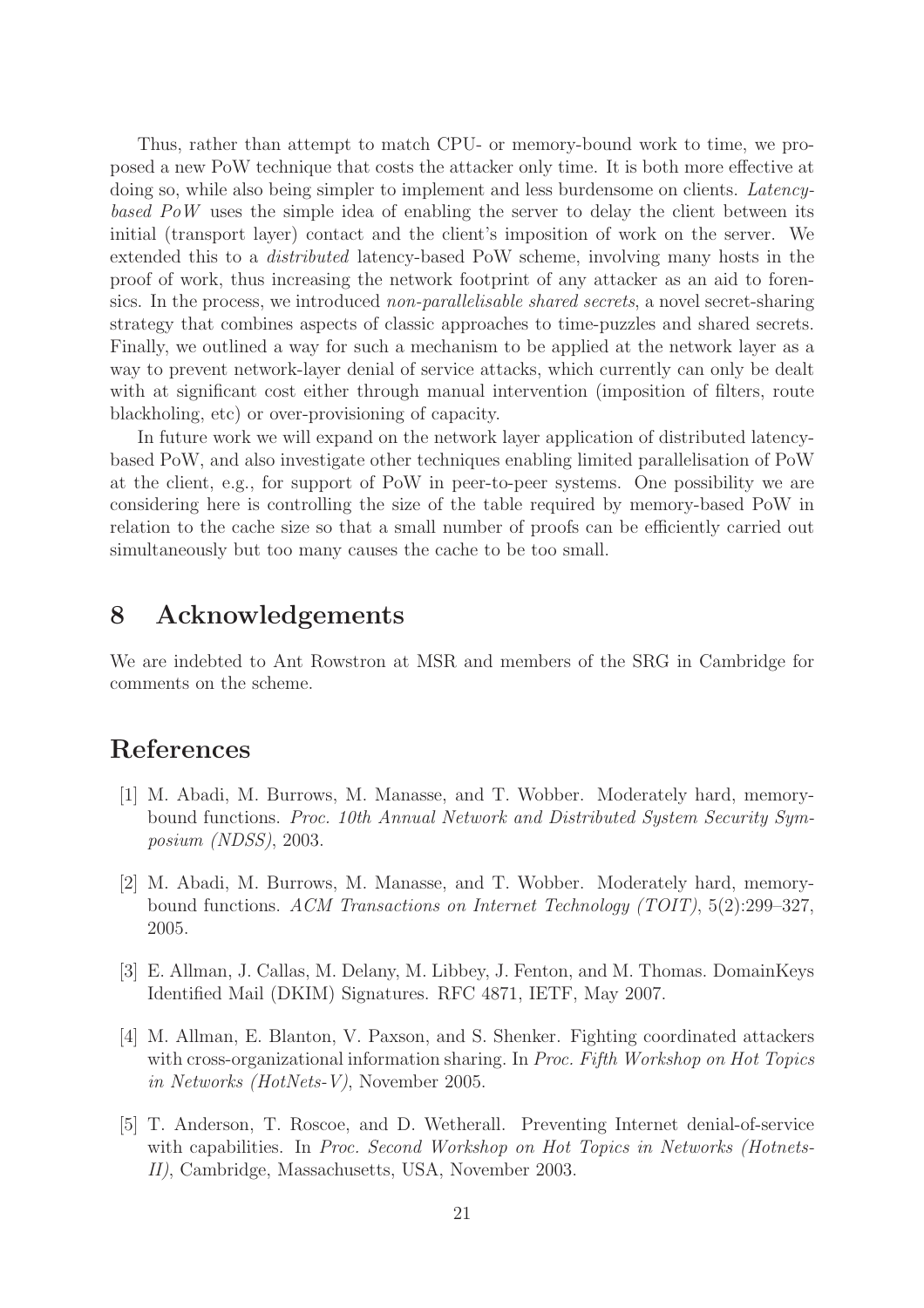- [6] K. Argyraki and D.R. Cheriton. Network capabilities: The good, the bad, and the ugly. In Proc. Fourth Workshop on Hot Topics in Networks (HotNets-IV), College Park, Maryland, USA, November 2005.
- [7] A. Back. Hashcash a denial of service counter-measure. http://www.hashcash. org/papers/hashcash.pdf, August 2002.
- [8] P. Barham, S. Hand, R. Isaacs, P. Jardetzky, R. Mortier, and T. Roscoe. Techniques for lightweight concealment and authentication in IP networks. Technical Report IRB-TR-02-009, Intel Research Berkeley, 2150 Shattuck Avenue, Suite 1300, Berkeley, CA 94704, July 2002.
- [9] D.J. Bernstein. SYN cookies. http://cr.yp.to/syncookies.html, 1997.
- [10] D. Burroughs, L. Wilson, and G. Cybenko. Analysis of distributed intrusion detection systems using bayesian methods. In Proceedings of IEEE International Performance Computing and Communication Conference, April 2002.
- [11] L.P. Cox and B.D. Noble. Samsara: honor among thieves in peer-to-peer storage. In Proc. ACM Symposium on Operating Systems Principles (SOSP'03), pages 120–132, October 2003.
- [12] D. Cynthia and P. Naor. Pricing via processing or combatting junk mail. CRYPTO, 92:139–147.
- [13] C. Doctorow. Solving and creating CAPTCHAs. http://www.boingboing.net/ 2004/01/27/solving and creating.html, January 2004.
- [14] C. Dwork, A. Goldberg, and M. Naor. On memory-bound functions for fighting spam. Springer Verlag, August 2003.
- [15] Yun Fu, J.S. Chase, B.N. Chun, S. Schwab, and A. Vahdat. SHARP: an architecture for secure resource peering. pages 133–148, 2003.
- [16] M. Izal, G. Urvoy-Keller, E.W. Biersack, P.A. Felber, A. Al Hamra, and L. Garcés-Erice. Dissecting BitTorrent: Five months in a torrent's lifetime. In Proceedings of the 5th anuual Passive  $\mathcal{C}$  Active Measurement Workshop (PAM 2004), Antibes Juan-les-Pins, France, April 2004.
- [17] M. Jakobsson and A. Juels. Proofs of work and bread pudding protocols. pages 258–272. Kluwer, BV Deventer, The Netherlands, 1999.
- [18] A. Juels and J. Brainard. Client puzzles: A cryptographic defense against connection depletion attacks. Proc. Network and Distributed System Security Symposium (NDSS), 99:151–165, 1999.
- [19] B. Laurie and R. Clayton. 'Proof-of-Work' proves not to work. In Proc. Third Annual Workshop on Economics of Information Security (WEIS), Minnesota, USA, May 2004.